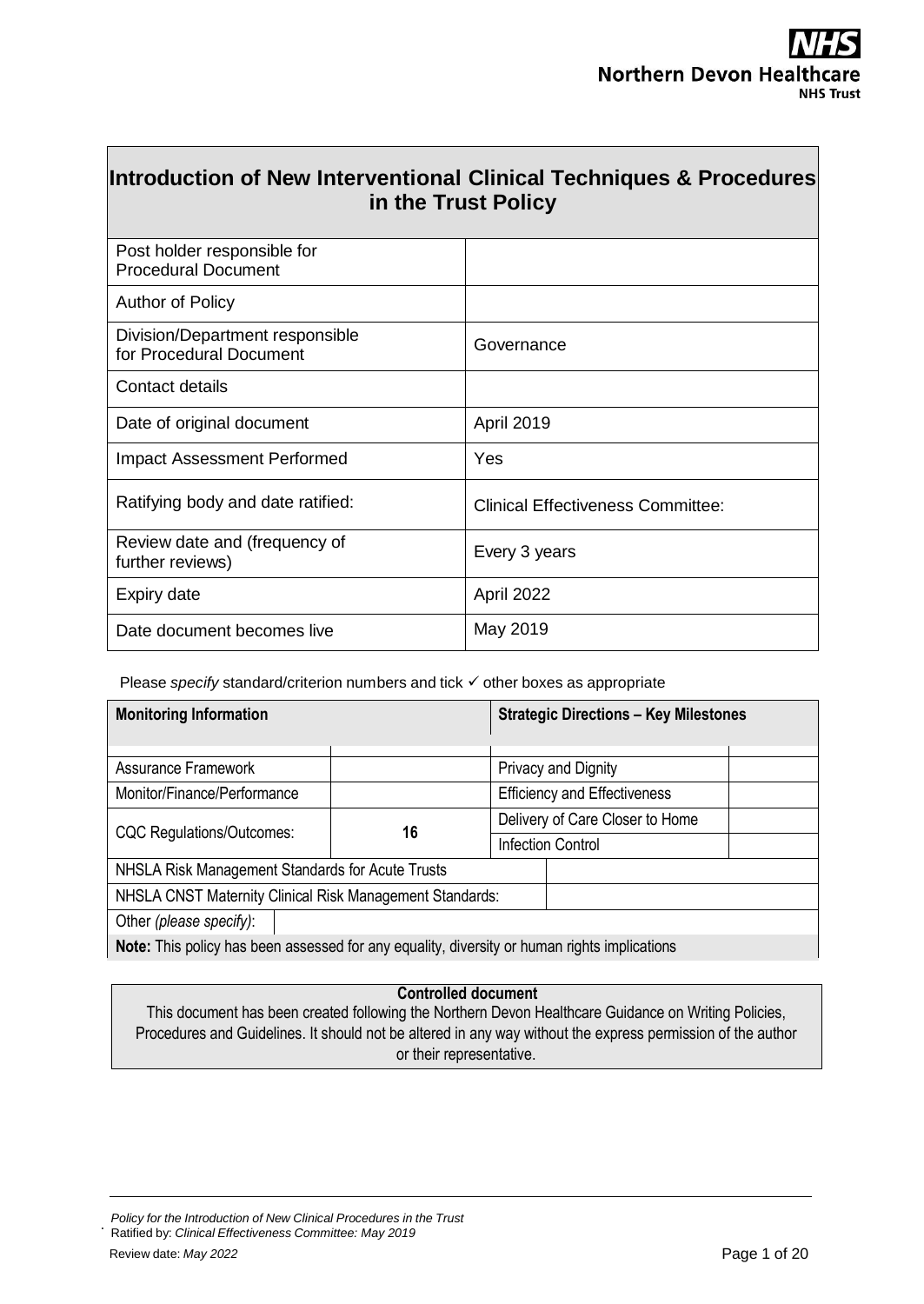## HS **Northern Devon Healthcare NHS Trust**

|         | <b>Full History:</b> | <b>Status: Final</b>      |                                                                                          |  |
|---------|----------------------|---------------------------|------------------------------------------------------------------------------------------|--|
| Version | Date                 | Author (Title not         | Reason                                                                                   |  |
|         |                      | name)                     |                                                                                          |  |
| 0.1     | 02.04.19             | <b>Head of Governance</b> | To align this policy to the divisions<br>and processes of NDHT                           |  |
| 0.2     | 15.04.19             | <b>Head of Governance</b> | Send out for Consultation                                                                |  |
| 1.0     | 18.07.19             | <b>Head of Governance</b> | Approved by the Clinical<br>Effectiveness Committee at the<br>meeting held in May 2019.M |  |

| <b>Associated Policies</b>                                                         | Incident Reporting, Analysing, Investigating and<br>Learning Policy and Procedures |
|------------------------------------------------------------------------------------|------------------------------------------------------------------------------------|
|                                                                                    | <b>Consent Policy</b>                                                              |
|                                                                                    | Infection Control policies                                                         |
| In consultation with and date:<br>Clinical Effectiveness Committee 13th March 2019 |                                                                                    |
|                                                                                    |                                                                                    |
|                                                                                    |                                                                                    |
| <b>Review Date</b> (Within 3 years)                                                | May 2021                                                                           |
| <b>Contact for Review:</b>                                                         | Head of Governance/Deputy Head of                                                  |
|                                                                                    | Governance                                                                         |
| <b>Executive Lead Signature:</b><br>(Only applicable for Strategies &<br>Policies) | Mr Adrian Harris, Medical Director                                                 |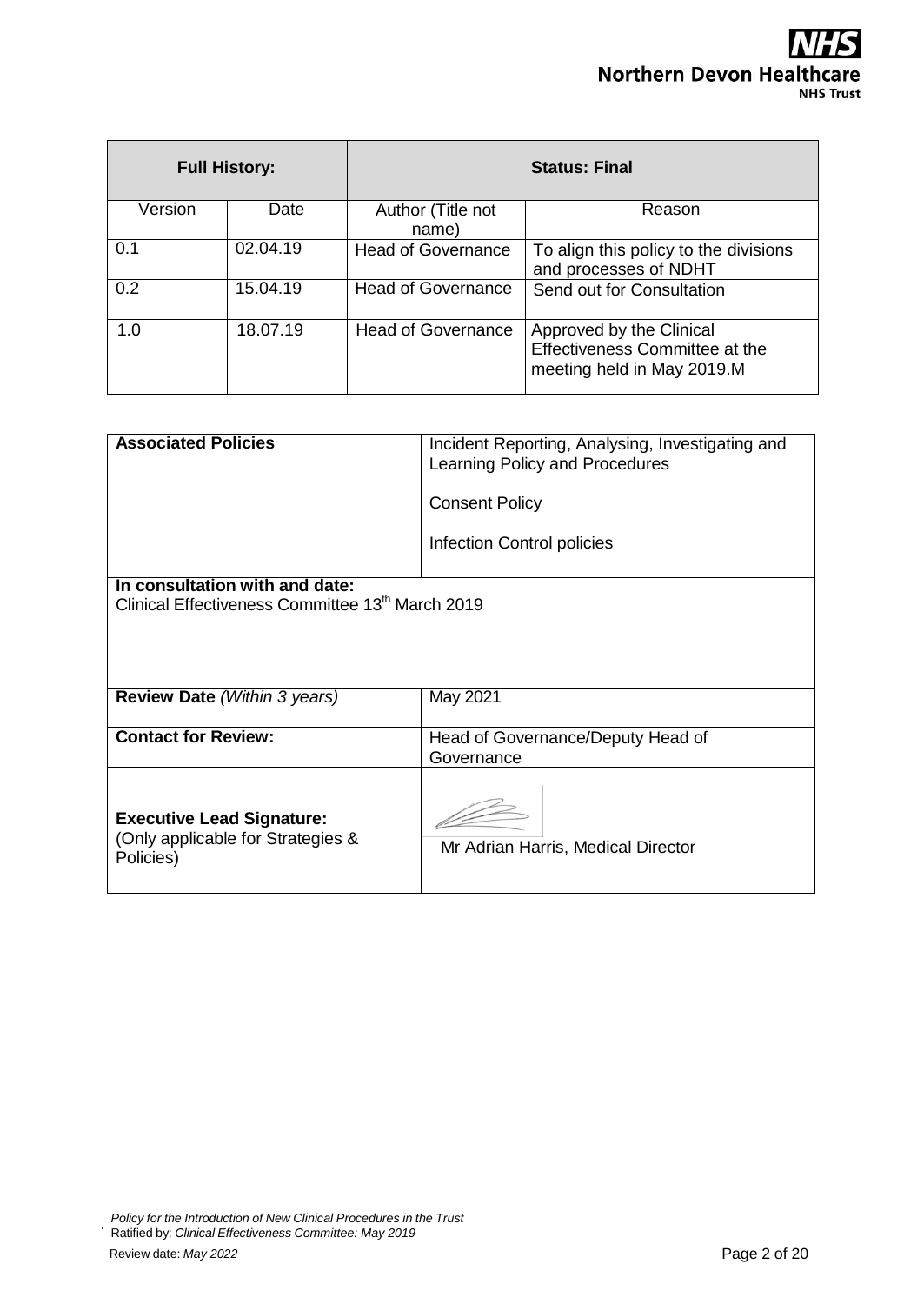## **Policy Summary**

# **Northern Devon Heal NHS Trust**

This policy sets out the process for the introduction of all interventional techniques and procedures that are new to the Trust. Its scope includes the processes involved in the development of a new interventional technique and procedure, with particular emphasis on clinical governance, including initial training requirements and assessment of competence.

Readers should read the whole policy. However, the flow chart below summarises the process in brief.



Policy for the Introduction of New Clinical Procedures in the Trust

Ratified by: Clinical Effectiveness Committee: May 2019. .

Review date: May 2022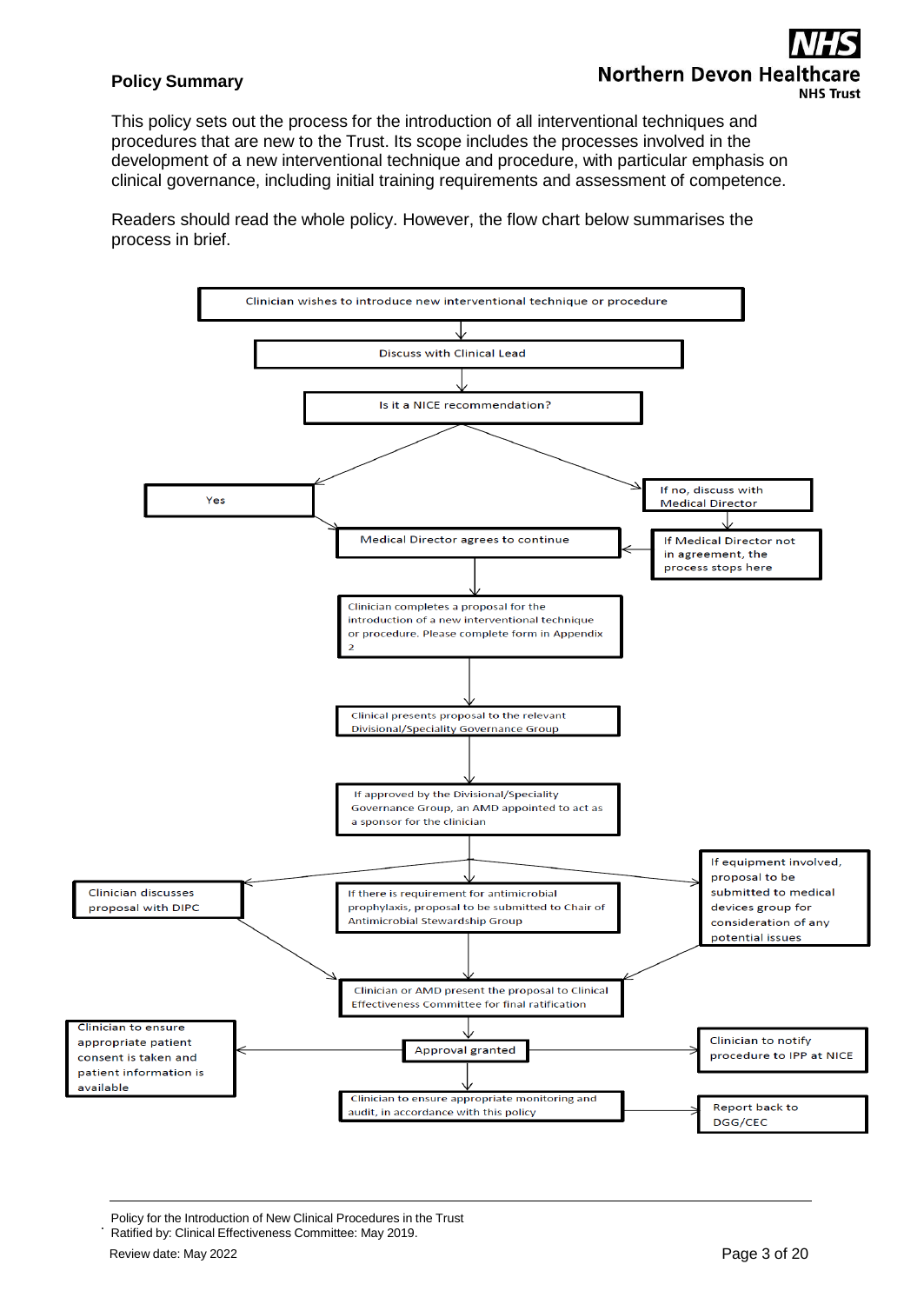## 5 **Northern Devon Healthcare NHS Trust**

## **CONTENTS**

| 2. |                                                                 |
|----|-----------------------------------------------------------------|
| 3. |                                                                 |
| 4. |                                                                 |
| 5. |                                                                 |
| 6. |                                                                 |
| 7. |                                                                 |
| 8. | PROCESS FOR MONITORING COMPLIANCE WITH AND EFFECTIVENESS OF THE |
|    |                                                                 |
|    |                                                                 |
|    |                                                                 |
|    |                                                                 |
|    | APPENDIX 2: PROPOSAL FOR THE INTRODUCTION OF A NEW CLINICAL     |
|    |                                                                 |
|    | APPENDIX 3: APPROVAL FOR THE INTRODUCTION OF A NEW CLINICAL     |
|    |                                                                 |
|    | APPENDIX 4: RAPID IMPACT ASSESSMENT SCREENING FORM  18          |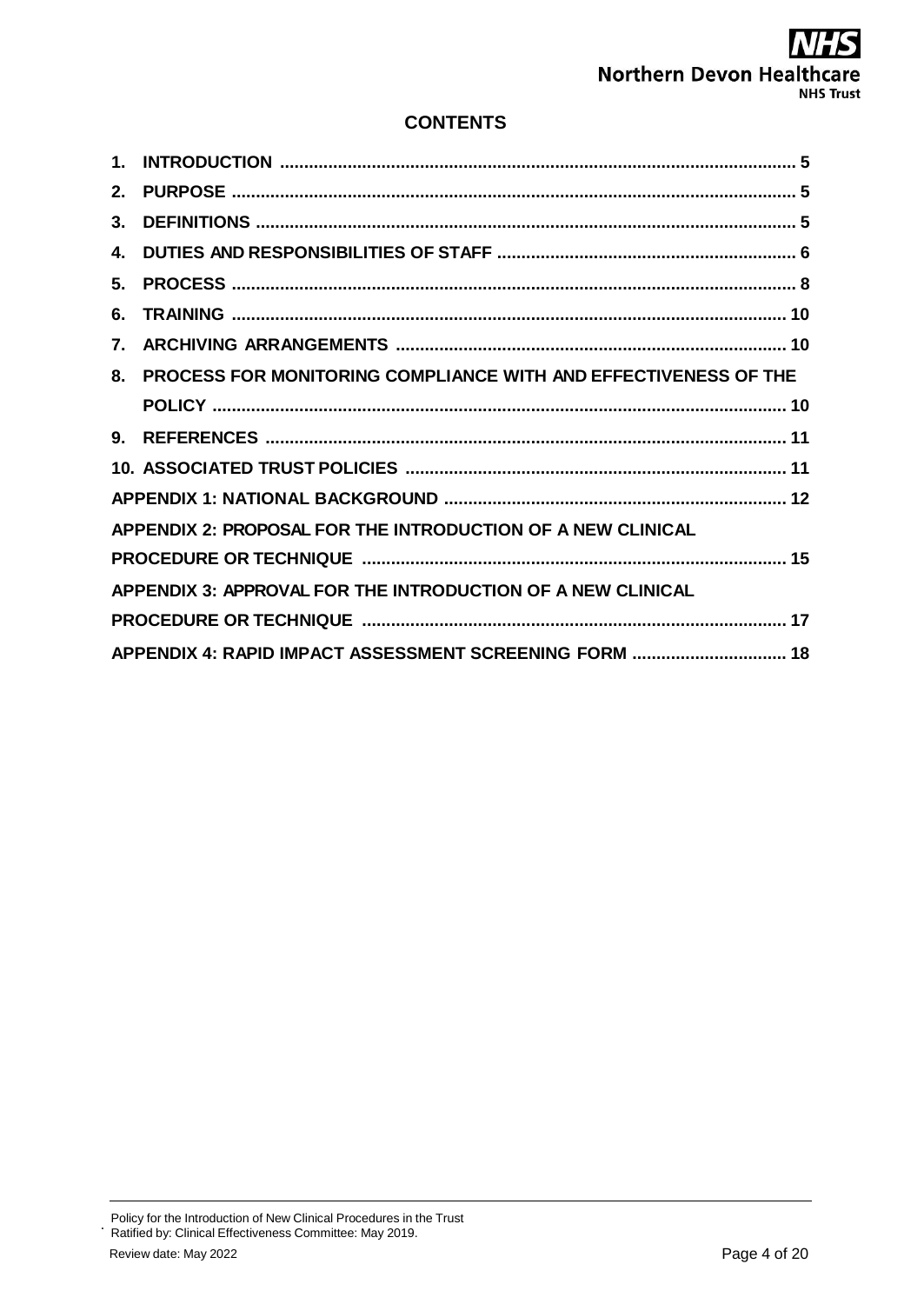## <span id="page-4-0"></span>**1. INTRODUCTION**

- 1.1 The Northern Devon Healthcare Trust (hereafter referred to as "the Trust") recognises the need for innovation, and views the introduction of new techniques and procedures as a vital part of practice to improve patient care and enhance the patient experience.
- 1.2 However, this must be balanced with the corporate responsibility for ensuring the safety of patients involved in the introduction of such techniques and procedures. The Trust must ensure that when new techniques and procedures are introduced, they are appropriate, effective and all staff undertaking or involved in the procedure are trained.
- 1.3 The cost pressures of a new technique or procedure may make it unacceptable for the Trust to take on.
- 1.4 This policy does not include the use of new techniques in the context of research projects managed under the Research [Governance Framework](https://www.gov.uk/government/uploads/system/uploads/attachment_data/file/139565/dh_4122427.pdf) (Department of Health, 2005); nor does it relate to changes in practices that can be considered minor incremental changes or developments.
- 1.5 This policy applies to all clinical professional groups practicing atall levels.

### **1.6 Failure to comply with this policy could lead to disciplinary action.**

### <span id="page-4-1"></span>**2. PURPOSE**

- 2.1 This policy sets out the process for the introduction of all interventional techniques that are new to the Trust. Its scope includes the processes involved in the development of a new interventional technique, with particular emphasis on clinical governance, including initial training requirements and assessment of competence.
- 2.2 Its overall purpose is to permit timely introduction of innovative techniques whilst safeguarding patients against unacceptable risk and ensuring responsible use of available resources.

### <span id="page-4-2"></span>**3. DEFINITIONS**

- 3.1 An **interventional technique** refers to any interventional therapeutic and diagnostic procedure (see below in paragraph 3.2), and any other non-pharmaceutical technology requiring specific skills and knowledge to apply to healthcare that may impact significantly upon patient experience, outcome and/or exposure to risk. New pharmaceutical interventions should be addressed via the Formulary Interface Group or Medicines Management Group.
- 3.2 **An interventional procedure** is one used for diagnosis or treatment which involves the following:-
	- Making a cut or hole to gain access to the inside of a patient's body. For example, when carrying out an operation or inserting a tube into a blood vessel or

Policy for the Introduction of New Clinical Procedures in the Trust Ratified by: Clinical Effectiveness Committee: May 2019. Review date: May 2022 **Page 5 of 20**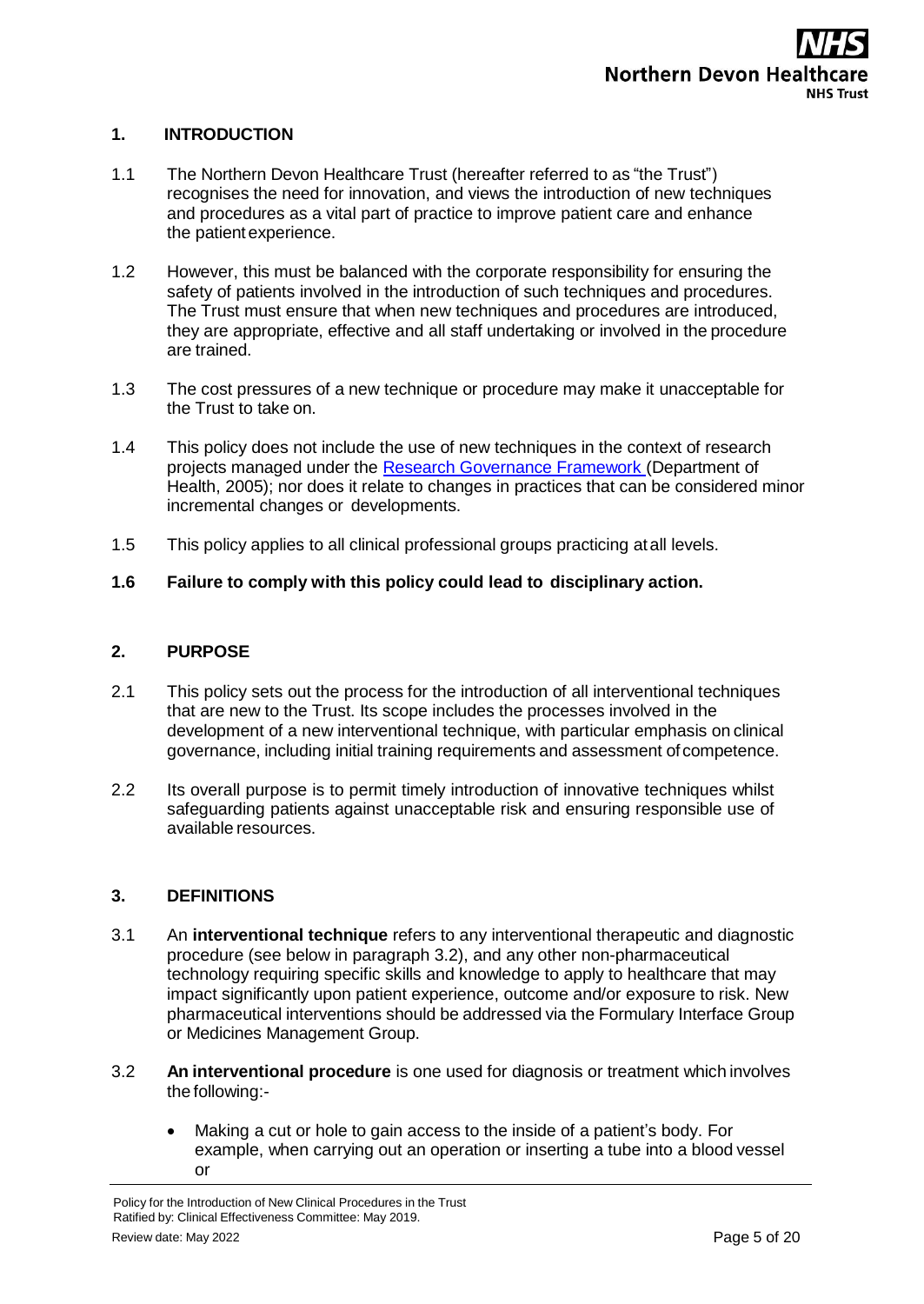- Gaining access to a body cavity, such as the digestive system, lungs, womb or bladder, without cutting into the body. For example, examining or carrying out treatment on the inside of the stomach using an instrument inserted via the mouth or
- Using electromagnetic radiation, including x-rays, lasers, gamma-rays and ultraviolet light. For example, using a laser to treat eye problems.
- 3.3 **A new clinical procedure** is any clinical intervention which involves new techniques which have not previously been undertaken by the Trust; it may also include the use of new equipment.
- 3.4 A technique should be considered new if any clinician or group is using it for the first time in the Trust and it is not considered to be a minor incremental change to existing practice, this also includes a technique being used on a new patient group.
- 3.5 As part of the application process, clinicians should determine whether or not an interventional procedure is listed on the National Institute for Health and Care Excellence (NICE) website - [http://www.nice.org.uk](http://www.nice.org.uk/) (National Institute for Health and Care Excellence, 2014). If it is not listed, the Associate Medical Director (AMD) will notify the procedure to NICE via the website.
- 3.6 A judgement may be required as to whether or not the technique has been altered in some minor incremental way, or whether sufficient alteration has been made for it to constitute a new technique. This should be judged according to whether the altered technique is likely to have a different safety and efficacy profile from that of current alternatives. If there is uncertainty about whether a procedure or technique constitutes a minor incremental development, the development should be discussed at the Divisional/ Speciality governance meeting for further assessment of possible patient risk. If it is agreed via this route that a proposal is an incremental development, no formal process for its introduction is required.

## <span id="page-5-0"></span>**4. DUTIES AND RESPONSIBILITIES OFSTAFF**

## 4.1 **Chief Executive**

The Chief Executive has overall responsibility for ensuring there are appropriate processes in place for the introduction of new techniques, but has delegated this responsibility through the Medical Director.

## 4.2 **Medical Director**

The Medical Director/Deputy Medical Director has responsibility for ensuring there are appropriate processes in place for the introduction of new techniques and updating the Trust Board of the introduction of any new intervention or technique.

## 4.3 **Associate Medical Directors (AMDs)**

The AMDs are responsible for supporting individual clinicians in the introduction of a new interventional technique or procedure, i.e. by acting as a sponsor.

## 4.4 **IndividualClinicians**

Individual clinicians have responsibility for:

• Providing adequate research-based evidence in support of the safety and efficacy of the technique when used in the proposed way for the proposed patient population, or that there is current NICE Interventional Procedure Guidance that

Policy for the Introduction of New Clinical Procedures in the Trust Ratified by: Clinical Effectiveness Committee: May 2019. Review date: May 2022 **Page 6 of 20**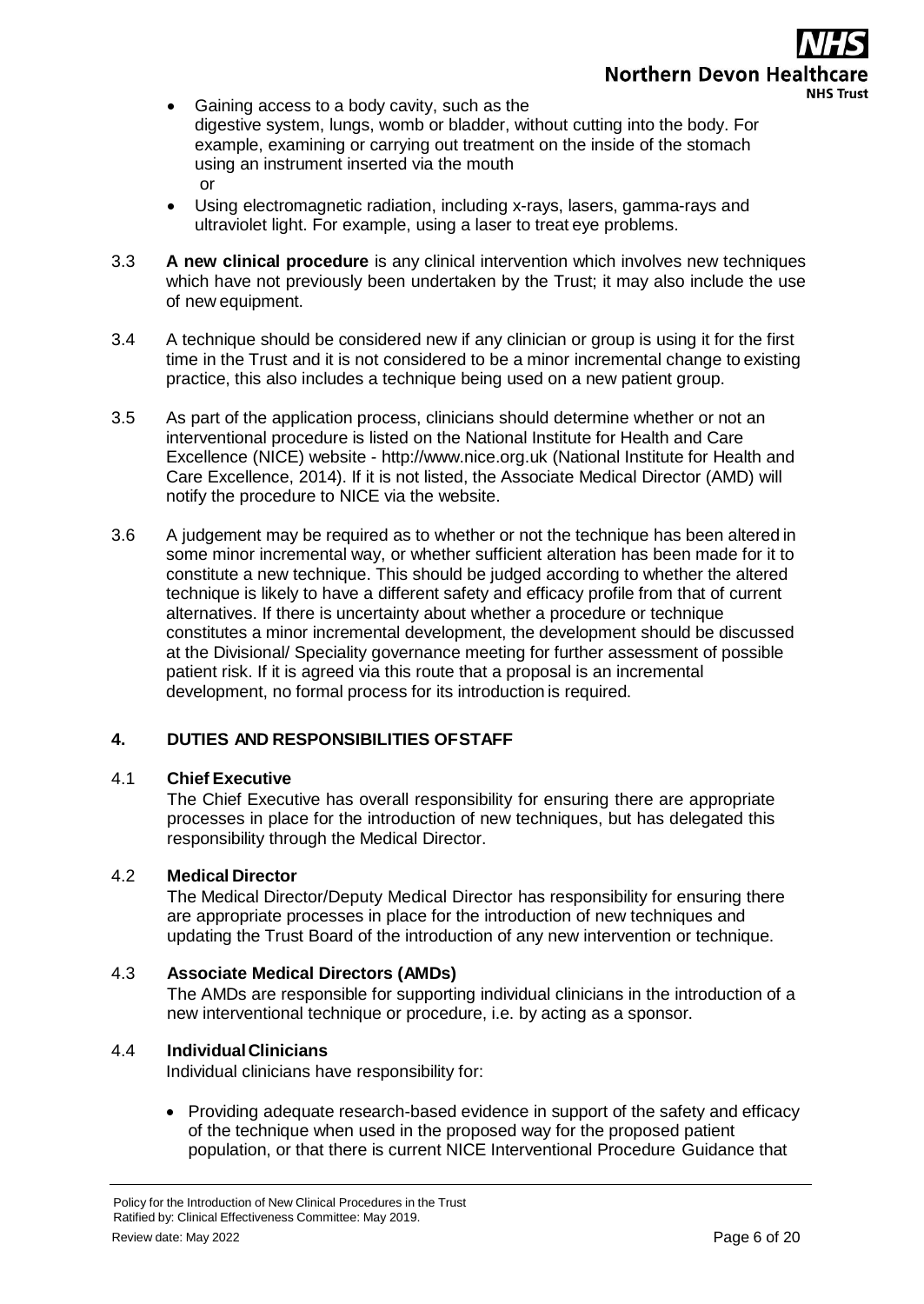# Northern Devon Healt **NHS Trust**

permits use, and that proposed use is within the context of any defined clinical governance arrangements that NICE sets out.

- Demonstrating that the technique is within their job description and scope practice of their role.
- Demonstrating that they have had or have arranged training of an adequate standard. What constitutes adequate standard should be agreed with the AMD; where training is to be provided by a mentor, the competence of the proposed mentor must be assured and the availability of the mentor to sufficientlysupervise must be established.
- Identifying any, or additional, resource requirements as a result of the new intervention or procedure, ensuring authorisation to proceed (spend) is received from the budget owner & Divisional Management Team.
- Communicating the introduction of any new intervention technique or procedure to their patients, including providing appropriate information (or leaflets produced in line with the Patient Information Leaflets Procedure and gaining appropriate consent.
- Ensuring that before any new interventional technique or procedure is introduced Trust agreement is obtained in accordance withthis policy.
- Ensuring an audit of the effectiveness and outcomes of any new interventional technique or procedure is undertaken and registering that audit with the Clinical Audit Department.
- Reporting the results of the audit to the relevant Divisional/Specialty Governance Group and the Clinical Audit Department

## 4.5 **Directors of Infection Prevention and Control(DIPC)**

The DIPCs are responsible for ensuring that risk of healthcare associated infection is minimised. One of the Joint DIPCs must be consulted to assess and advise on infection prevention and control aspects of any new clinical procedure. This also applies to the selection of any new equipment which is classified as a medical device.

## 4.6 **Clinical Effectiveness Committee(CEC)**

The CEC has responsibility for final approval of the introduction of any new intervention or technique. New clinical procedures following research should go to CEC for approval but not new clinical procedures as part of a research project.

## 4.7 **Divisional/Specialty GovernanceGroups**

Divisional Governance Groups have responsibility for the initial consideration and approval or rejection of a proposal for the introduction of any new intervention or technique, prior to submission to the CEC.

## 4.8 **Clinical Audit Department**

Members of the Department are responsible for providing advice and support to individual clinicians on audits undertaken in relation to the introduction of any new intervention or technique.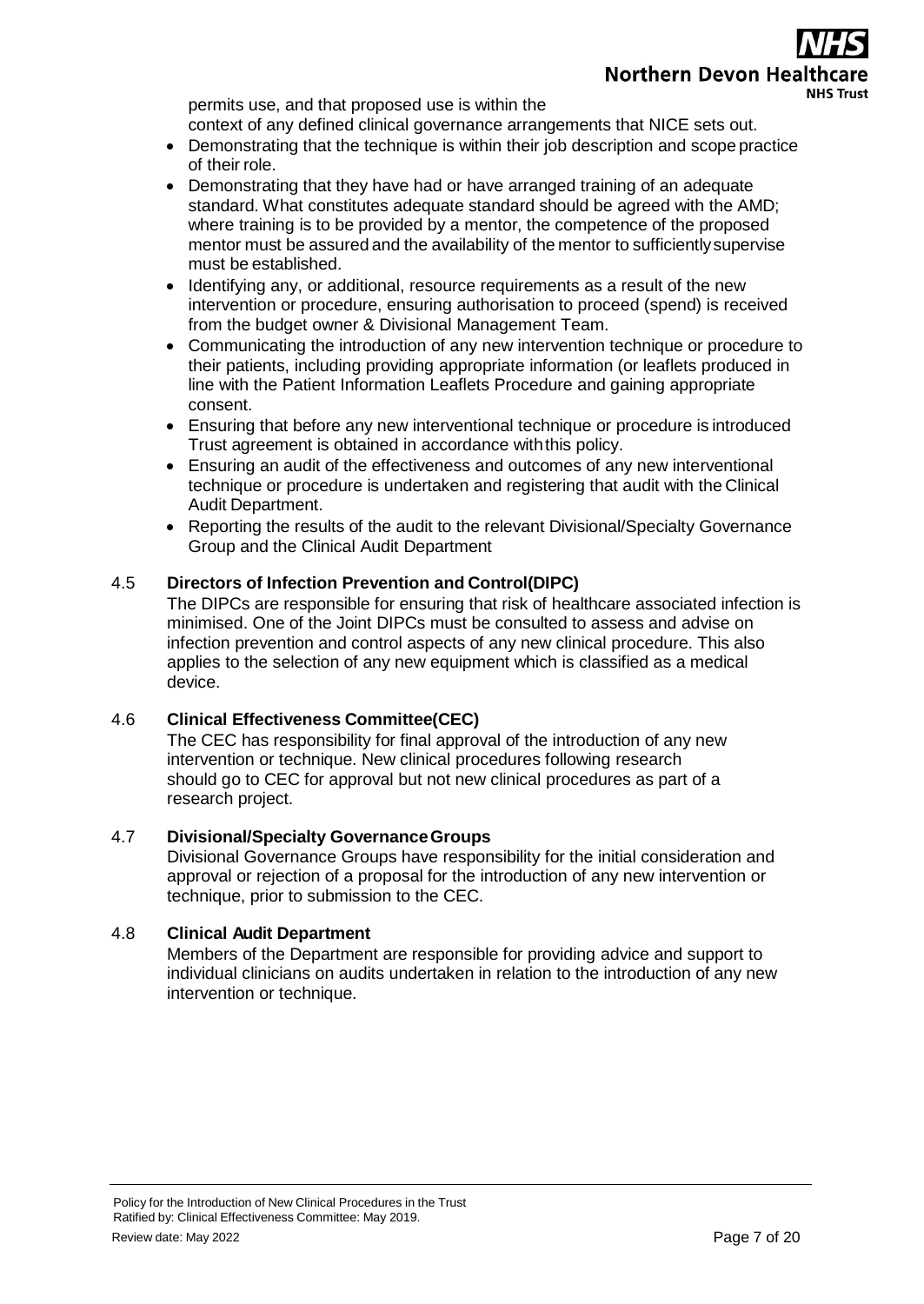# **Northern Devon Healthcare NHS Trust**

## <span id="page-7-0"></span>**5. PROCESS see comments on page 3**



Policy for the Introduction of New Clinical Procedures in the Trust Ratified by: Clinical Effectiveness Committee: May 2018. Review date: May 2022 **Page 10 of 20**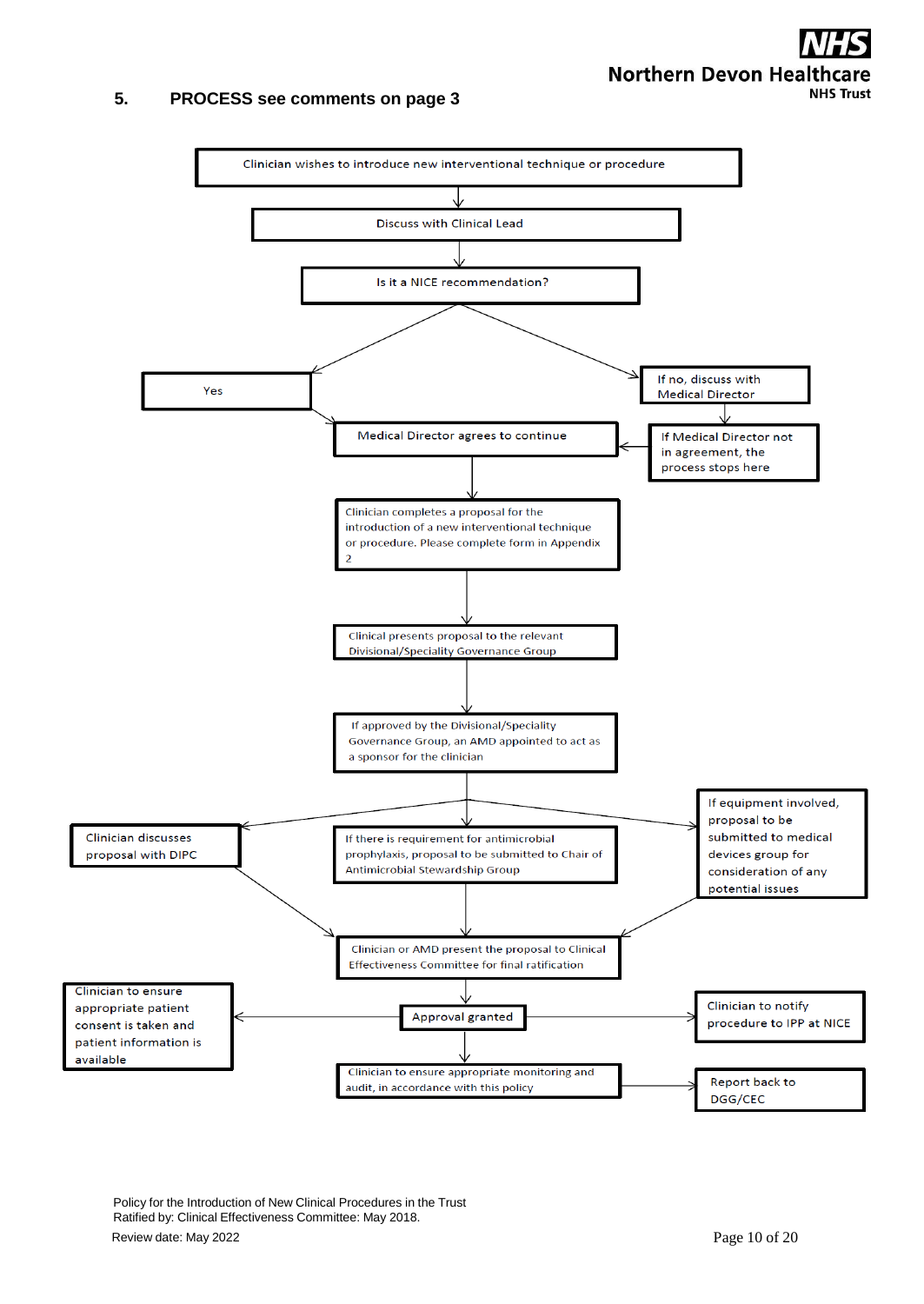# **Northern Devon Healt NHS Trust**

- 5.1 All financial benefits/implications should be considered for the proposed procedure/treatment, compared with the existing alternatives and approval for funding obtained from the commissioners (Clinical Commissioning Group or NHS England) if required.
- 5.2 The approval of a new procedure/technique may necessitate the purchase of a medical device, consumable (s) or point of care testing equipment (see [Medical](https://hub.exe.nhs.uk/_resources/assets/attachment/full/0/4097.pdf) [Devices Management Policy\)](https://hub.exe.nhs.uk/_resources/assets/attachment/full/0/4097.pdf). The purchasing process will not commence until formal confirmation has been received and identified funding agreed via existing Trust processes. Therefore the outcome of the request will routinely be communicated to the following:
	- Chair of the Medical Equipment and Products Group
	- Lead for Point of Care Testing
	- Joint DIPC
	- The requester
	- The relevant Divisional Director, Associate Medical Director, Divisional Nurse, and Governance Co-ordinator.
- **5.3 Infection Prevention and Control (**see Standard Infection Control Precautions Policy)

Any new procedure needs to be assessed for the risk of hospital acquired infection. The risk must be minimised and acceptable.

- This assessment must consider the risk to the individual patient undergoing the procedure and to other patients. Risk may result from changes in the normal pattern of patient flow.
- Any new equipment must have a validated method of decontamination which is appropriate to that required for the procedures e.g. are sterile tissues involved or non-sterile sites. Also an assessment for the use of patients who are a risk of Creutzfeldt Jacobdisease.
- If there is a requirement for antimicrobial prophylaxis this should be agreed with the Chair of the Antimicrobial Stewardship Group.

## **5.4 Consent (**Consent Policy)

The information given prior to consent by a patient must include specific reference to the fact that the technique or procedure is new. Patients need to understand that the procedure's safety and efficacy may be uncertain, and must be informed of the anticipated benefits and possible adverse effects of the treatment and of the alternatives, including no treatment. If written consent is not usually required for the normal procedure, consideration should be given to seeking written consent as a means of documenting the information given to the patient and their agreement to it.

## **5.5 Audit**

Any new technique or procedure introduced to the Trust must have guidance developed to accompany it and must be subject to ongoing monitoring and audit. The proposal for introduction must include arrangements for that audit. Results of the audit must be reported to the CEC. The frequency of audit will depend on the intervention. Under normal circumstances, the CEC will ask for a report from the clinician on the first 20 patients treated. For less frequently performed interventions or procedures, CEC will require a report from the clinician after the first 6 months of introducing the intervention or procedure, if 20 patients have not been treated by that time.

## **5.6 Adverse Incident reporting**

Policy for the Introduction of New Clinical Procedures in the Trust Ratified by: Clinical Effectiveness Committee: May 2018. Any adverse incident or near miss which occurs when undertaking a new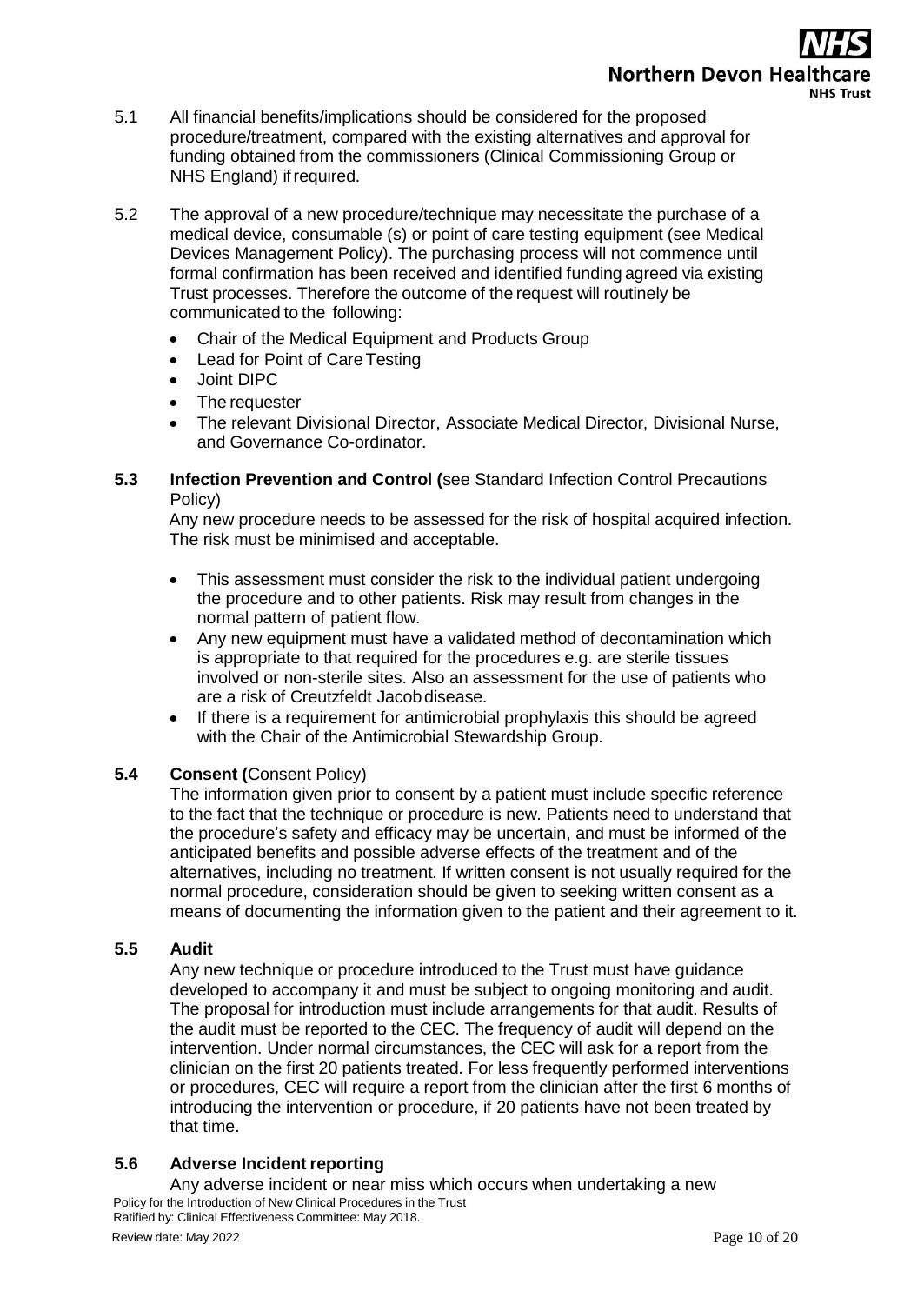intervention or procedure must be reported immediately



on the Trust electronic incident reporting system via the intranet in accordance with the Trust's Incident Reporting, Analysing, Investigating and Learning Policy and Procedure[s.](https://hub.exe.nhs.uk/_resources/assets/attachment/full/0/3752.pdf) When entering details on the electronic incident form it must be clearly stated that the incident occurred during the course of a new interventional technique or procedure.

## <span id="page-9-0"></span>**6. TRAINING**

- 6.1 Any clinician who wishes to introduce a new interventional technique or procedure will:
	- Provide evidence of training of an adequate standard and competency to undertake the new procedure
	- Identify the training needs of all other staff who will be involved in the new procedure and how those needs have been, or will be, met.
	- These expectations are basic requirements of many practitioners' codes of professional practice and should be overseen via existing performance management and risk processes, including Performance Development Reviews and Audits.
	- In the case of some surgical procedures, national recommendations have been made for the minimum annual caseload necessary for an individual operator to maintain competence. In this case an explicit review should be undertaken. Only if caseload is assessed as adequate to justify an extra operator, should training proceed.

## <span id="page-9-1"></span>**7. ARCHIVING ARRANGEMENTS**

The original document will remain with the author, the Head of Governance/Deputy Head of Governance. An electronic copy will be maintained on the Trust Intranet– Policies – N –New Clinical Procedures. Archived copies will be stored in the "trust policies" shared drive, will be stored for 10 years.

### <span id="page-9-2"></span>**8. PROCESS FOR MONITORING COMPLIANCE WITH AND EFFECTIVENESS OF THE POLICY**

8.1 In order to monitor compliance with this policy, the auditable standards will be monitored asfollows:

| <b>No</b> | <b>Minimum Requirements</b>                                                                                        | <b>Evidenced by</b> | <b>NHSLA</b><br>standard |
|-----------|--------------------------------------------------------------------------------------------------------------------|---------------------|--------------------------|
| 1.        | All new interventional techniques or<br>procedures have been approved by<br>CEC                                    | Minutes of meetings |                          |
| 2.        | All new interventional techniques or<br>procedures have been approved by the<br><b>Divisional Governance Group</b> | Minutes of meetings |                          |
| 3.        | An audit has been performed and<br>reported to CEC where appropriate                                               | Minutes of meetings |                          |

## **8.2 Frequency**

In each financial year, the Head of Governance/Risk Lead will audit all new interventional techniques or procedures to ensure that this policy has been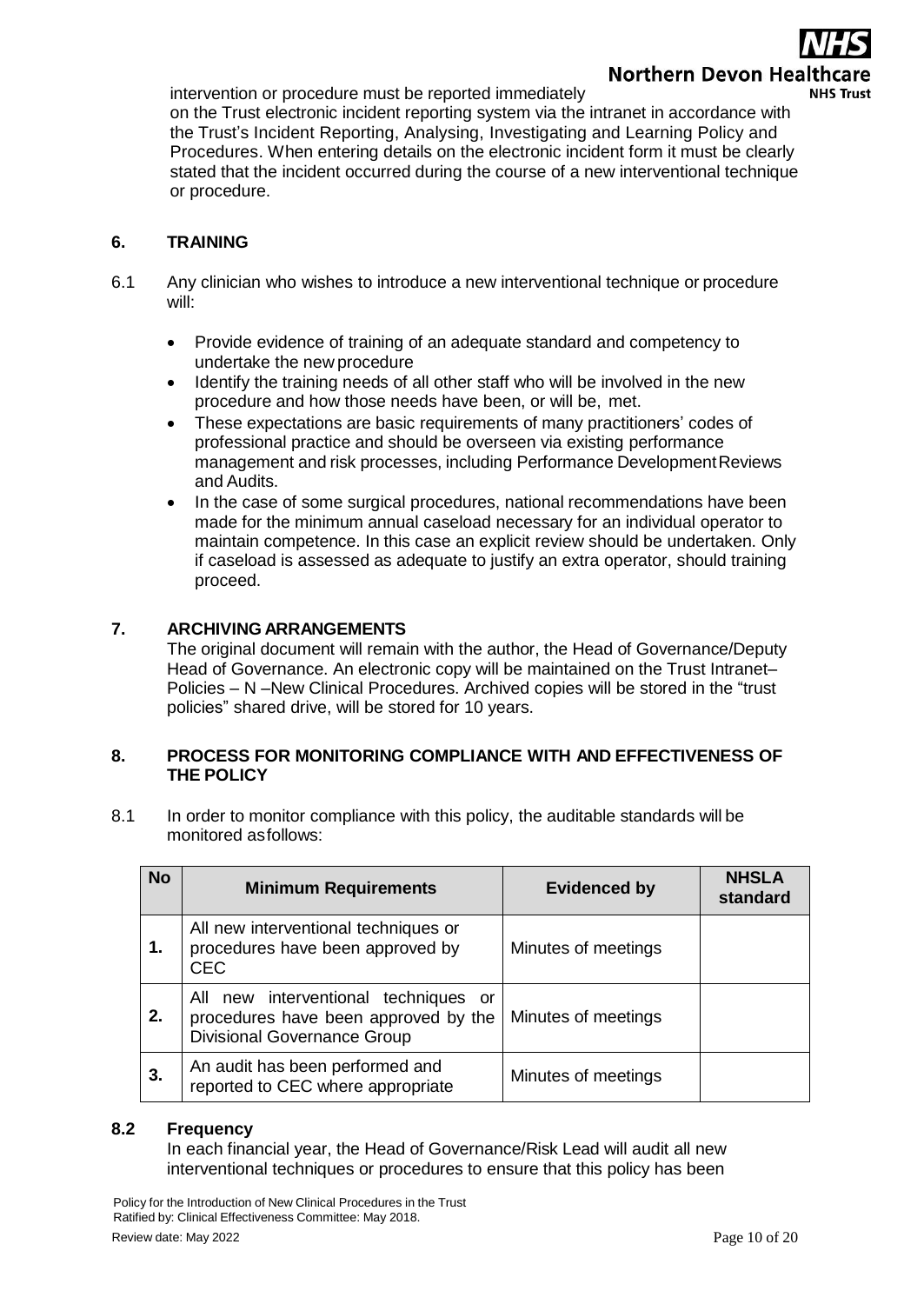

adhered to and a formal report will be written and presented at the CEC.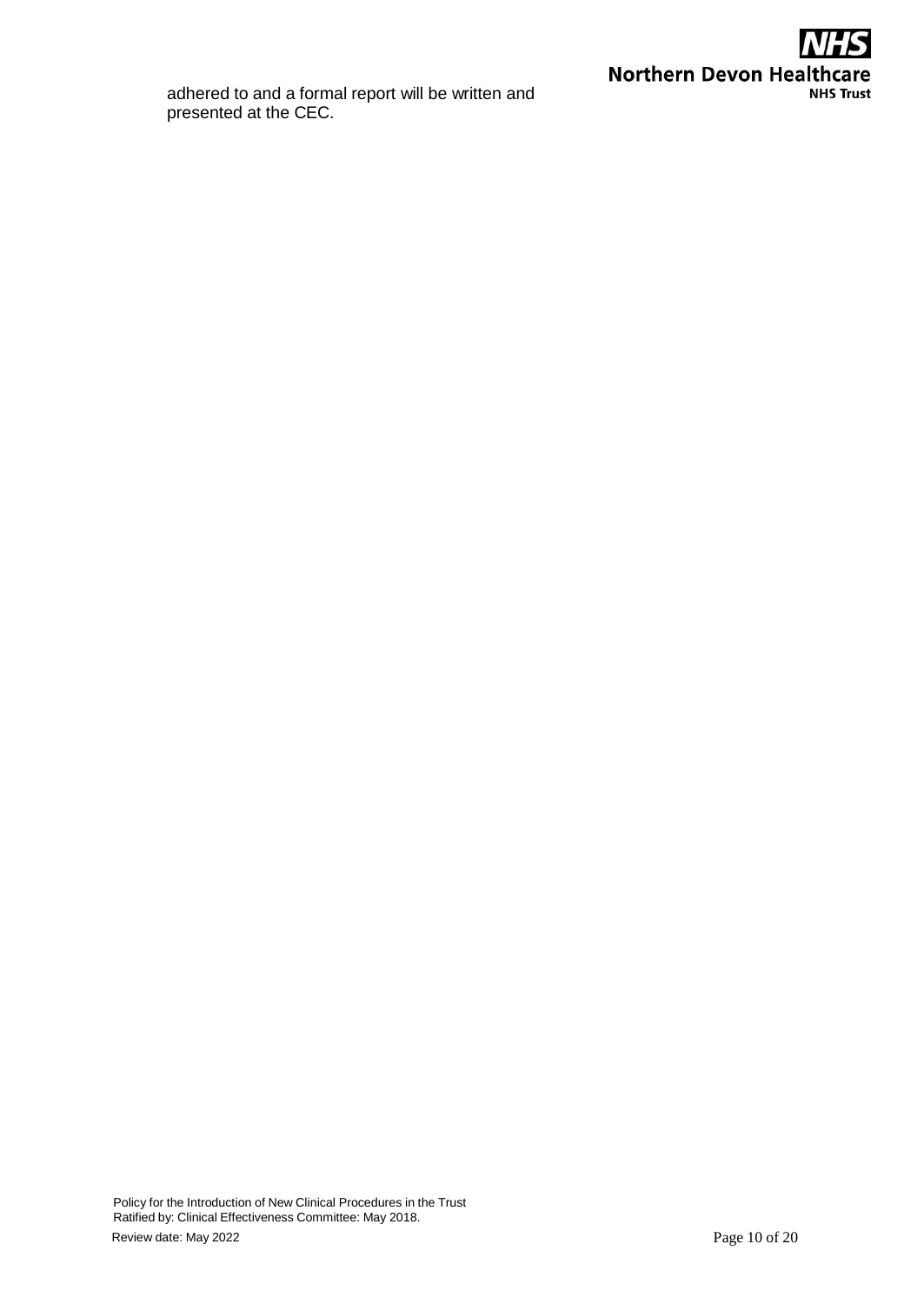

### **Undertaken by**

Head of Governance/Risk Lead

**8.3 Dissemination ofResults** At the CEC which is held bi-monthly.

### **8.4 Recommendations/ ActionPlans**

Implementation of the recommendations and action plan will be monitored by the CEC, which meets bi-monthly.

- 8.5 Any barriers to implementation will be risk assessed and added to the risk register.
- 8.6 Any changes in practice needed will be highlighted to Trust staff via the Divisional Governance system.

### <span id="page-11-0"></span>**9. REFERENCES**

Department of Health (2003). *HSC 2003/011 - The Interventional Procedures Programme: Working with the National Institute for Clinical Excellence to Promote Safe Clinical Innovation*. London: DoH. Available at: [http://webarchive.nationalarchives.gov.uk/+/www.dh.gov.uk/en/Publicationsandstatist](http://webarchive.nationalarchives.gov.uk/%2B/www.dh.gov.uk/en/Publicationsandstatistics/Lettersandcirculars/Healthservicecirculars/DH_4064922) [ics/Lettersandcirculars/Healthservicecirculars/DH\\_4064922](http://webarchive.nationalarchives.gov.uk/%2B/www.dh.gov.uk/en/Publicationsandstatistics/Lettersandcirculars/Healthservicecirculars/DH_4064922) [Accessed: 10-12-2014]

Department of Health (2005). *Research Governance Framework for Health and Social Care*. (2nd edition, 2005). London: DoH. Available at: [https://www.gov.uk/government/uploads/system/uploads/attachment\\_data/file/13956](https://www.gov.uk/government/uploads/system/uploads/attachment_data/file/139565/dh_4122427.pdf) [5/dh\\_4122427.pdf](https://www.gov.uk/government/uploads/system/uploads/attachment_data/file/139565/dh_4122427.pdf) [Accessed: 10-12-2014]

National Institute for Health and Care Excellence (2014). *NICE interventional procedures guidance*. [online]. Available at: [http://www.nice.org.uk/about/what-we-do/our-programmes/nice-guidance/nice](http://www.nice.org.uk/about/what-we-do/our-programmes/nice-guidance/nice-interventional-procedures-guidance)[interventional-procedures-guidance](http://www.nice.org.uk/about/what-we-do/our-programmes/nice-guidance/nice-interventional-procedures-guidance) [Accessed: 10-12-2014]

National Institute for Health and Care Excellence (2009). *Interventional Procedures Programme - Process guide*. London: NICE. Available at: [http://www.nice.org.uk/about/what-we-do/our-programmes/nice-guidance/nice](http://www.nice.org.uk/about/what-we-do/our-programmes/nice-guidance/nice-interventional-procedures-guidance)[interventional-procedures-guidance](http://www.nice.org.uk/about/what-we-do/our-programmes/nice-guidance/nice-interventional-procedures-guidance) [Accessed: 10-12-2014]

## <span id="page-11-1"></span>**10. ASSOCIATED TRUSTPOLICIES**

### [Consent](https://www.northdevonhealth.nhs.uk/2012/04/consent-policy/) Policy

Incident Reporting, Analysing, [Investigating and](https://www.northdevonhealth.nhs.uk/2017/11/incident-reporting-management-policy/) Learning Policy and Procedures

[Patient Information Leaflets Procedure](http://ndht.ndevon.swest.nhs.uk/procedure-for-producing-patient-information-leaflets/)

Medical [Devices Management Policy](http://ndht.ndevon.swest.nhs.uk/management-of-medical-devices/)

[Standard Infection Control Precautions Policy](https://www.northdevonhealth.nhs.uk/2014/08/standard-infection-control-precautions-policy/)

Policy for the Introduction of New Clinical Procedures in the Trust Ratified by: Clinical Effectiveness Committee: May 2019. Review date: May 2022 **Page 12 of 20**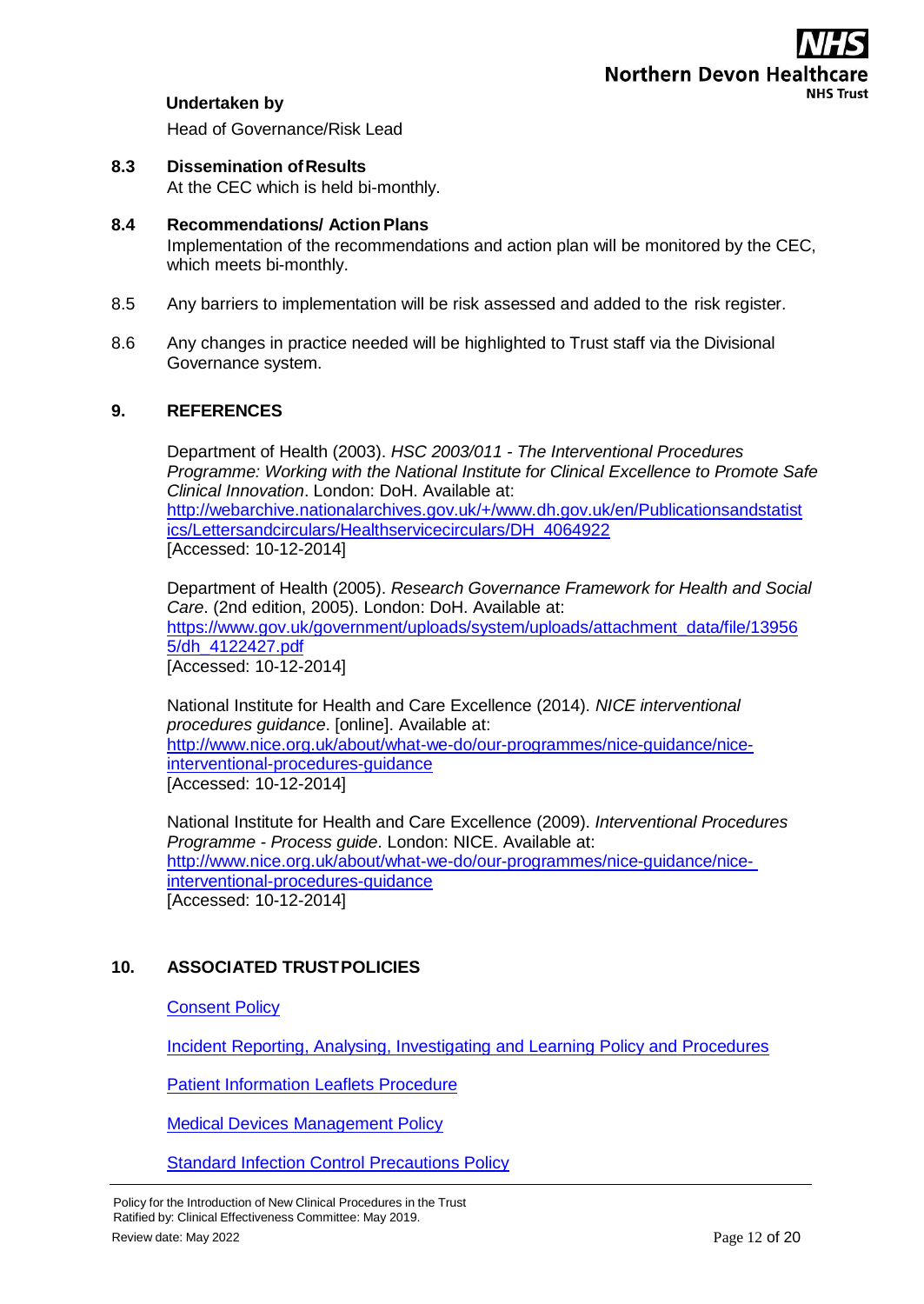## <span id="page-12-0"></span>**APPENDIX 1: NATIONAL BACKGROUND**

### **Why does NICE develop guidance on interventional procedures?**

NICE issues guidance on interventional procedures to ensure that:

Patients and carers are reassured that new interventional procedures are being monitored and reviewed to protect their safety and have access to public information about notified procedures.

Clinicians, healthcare organisations and the NHS as a whole will be supported in the process of introducing new procedures

The Institute can foster innovation by facilitating data collection and analysis, conducting rapid reviews and providing advice on the safety and efficacy of new procedures.

### **What is an interventional procedure?**

NICE makes recommendations about whether interventional procedures used for diagnosis or treatment are safe enough and work well enough for routine use. An interventional procedure is a procedure used for diagnosis or treatment that involves one of the following:

Making a cut or a hole to gain access to the inside of a patient's body – for example, when carrying out an operation or inserting a tube into a blood vessel

Gaining access to a body cavity (such as the digestive system, lungs, womb or bladder) without cutting into the body – for example, examining or carrying out treatment on the inside of the stomach using an instrument inserted via the mouth

Using electromagnetic energy (which includes X-rays, lasers, gamma-rays and ultraviolet light) or ultrasound – for example, using a laser to treat eye problems.

#### **What is meant by a 'new' procedure?**

For the purposes of the programme, NICE considers an interventional procedure to be "new" if a fully trained clinician is considering the use of the procedure/technique for the first time in the NHS outside of a Research Ethics Committee approved protocol. Performing an established procedure using a new device would not usually fall within the remit of the programme unless the use of the new device appeared to alter the safety and efficacy profile of the procedure. NICE does not need to be notified when a clinician is considering performing a procedure that is considered standard practice and where the benefits and risks are sufficiently well known; but that had not been performed previously by that particular clinician.

Procedures will not fall within the Institute's remit if they are considered standard practice within the health care sector. The Institute acknowledges that with any surgical procedure there is always a degree of risk: it is the extent of uncertainty surrounding these risks that the interventional procedures programme is set up to investigate.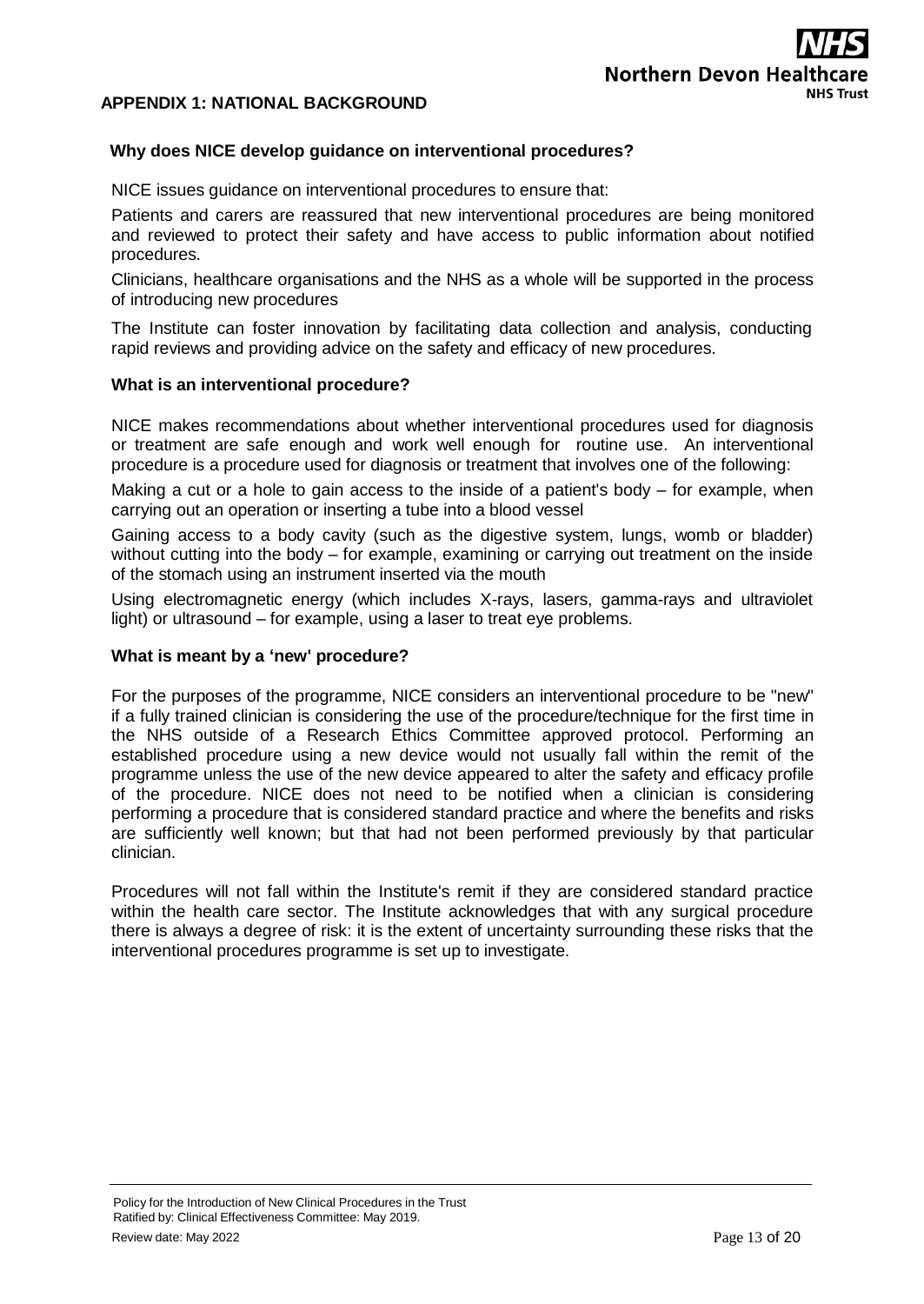# Northern Devon Healt **NHS Trust**

### **What about procedures that have already been in use for a number of years, or procedures where safety concerns have been raised?**

Although many of the procedures the programme will investigate are new, NICE will also scrutinise more established procedures where there is uncertainty about patient safety and efficacy. NICE will alert the NHS Commissioning Board Special Health Authority where concerns are raised about a specific procedure during the development of NICE guidance, who will refer procedures to NICE for investigation when concerns are raised through the systems for long-term monitoring of adverse events.

The Medicines and Healthcare products Regulatory Agency (MHRA), which regulates medicines and medical devices in the UK, will also notify NICE of any concerns over the safety of a device that is used in an interventional procedure.

## **What is expected of Clinicians?**

Any clinician considering use in the NHS of a new interventional procedure, which he/she has not used before, or only used outside the NHS, should seek the prior approval of their NHS Trust's Governance Committee.

## **How does NICE develop guidance on an interventional procedure?**

The guidance development process begins when a procedure has been notified to NICE by a clinician, or by another individual or organisation.

Once notified, NICE prepares an 'overview' of the procedure, including a brief, noncomprehensive literature search and consults at least three Specialist Advisors nominated by healthcare professionalbodies

The independent Interventional Procedures Advisory Committee (IPAC) then considers the procedure, and decides either to produce guidance, or that more information is needed before guidance can be produced.

## **a) If no further information is needed – guidance is produced**

IPAC produces a consultation document that is published on the NICE website for a four week consultation period. Individuals and organisations that have expressed an interest in the procedure are informed when consultation begins and can submit comments via the NICE website or by post.

IPAC reviews the consultation document in the light of comments received following consultation, and produces a final document containing recommendations for the procedure. The NICE Guidance Executive receives and considers final recommendations from the committee on behalf of the NICE Board. NICE then issues guidance to the NHS in England, Wales and Scotland.

## **Who can notify NICE or express an interest?**

Although procedures are most commonly notified by clinicians and other healthcare professionals, any individual or organisation may notify procedures that are being performed or are likely to be performed within the NHS. When developing each piece of interventional procedures guidance, a consultation document is published on the NICE website for a fourweek consultation period. Professionals, patients and any other interested person or group may identify themselves as a consultee by expressing an interest via the NICE website. All consultees are informed by e-mail when consultation begins and are able to submit comments via the NICE website or by post.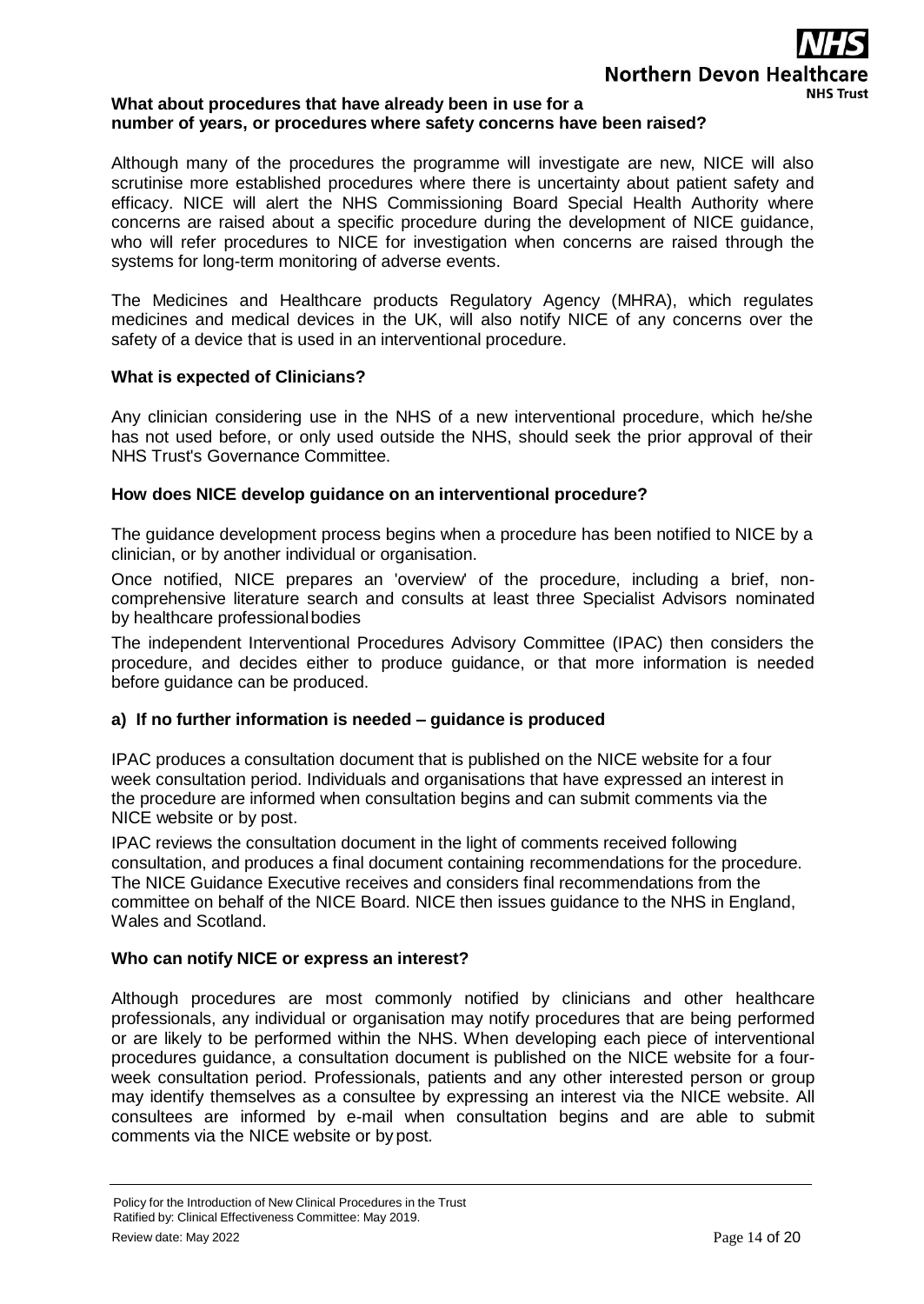## **What should clinicians do if they wish to carry out a**

## **procedure in the period between the notification of a procedure to NICE and the issuing of guidance on its use?**

Clinicians who wish to undertake a procedure during this period should:

Inform the chief executive of their Trust of their intention; whether they need the agreement of the Trust is for local determination.

Appropriately inform patients/carers of the status of the procedure and the uncertainty around its safety and efficacy. This should be done as part of the consent process and should be clearlyrecorded.

Patients need to understand that the procedure's safety and efficacy is uncertain, and to be informed about the anticipated benefits and possible adverse effects of this treatment and alternatives, including no treatment.

### **Does the medical profession have to follow NICE's guidance?**

Healthcare professionals are expected to take NICE guidance fully into account when exercising their clinical judgement. NICE guidance does not however override the individual responsibility of health professionals to make appropriate decisions in the circumstances of the individual patient and/or carer.

The Department of Health's Health Service Circular to the NHS states that the Healthcare Commission will assess how well clinical governance is working in trusts by, amongst other things, how trusts' Governance Committees introduce new interventional procedures.

### **Should the NHS fund new procedures that haven't been notified to NICE or where NICE have said that the safety and efficacy is unproven?**

CCGs and Trusts should have in place their own local policy for managing and funding particular procedures. Local decision makers should not regard the lack of NICE guidance, or guidance that a procedure is of uncertain safety and efficacy, as a reason to automatically resist use of the procedure, but they should satisfy themselves that local use of the procedure fulfills all the conditions on use that NICE stipulates. When NICE is undertaking data collection, local NHS organisations should provide resources to enable clinicians to supply data.

### **NICE has published advice on the legal implications of its guidance including interventional procedures**

This re-iterates the requirements of all clinicians to follow the Health Department Guidance on introducing new procedures, and discusses the probability that claims against a clinician are less likely to succeed where guidance has been followed than if it is ignored, or ignorance is claimed. There is no case law as yet, but it is important for all clinicians to recognise that failure to follow these principles seems likely to result in test cases.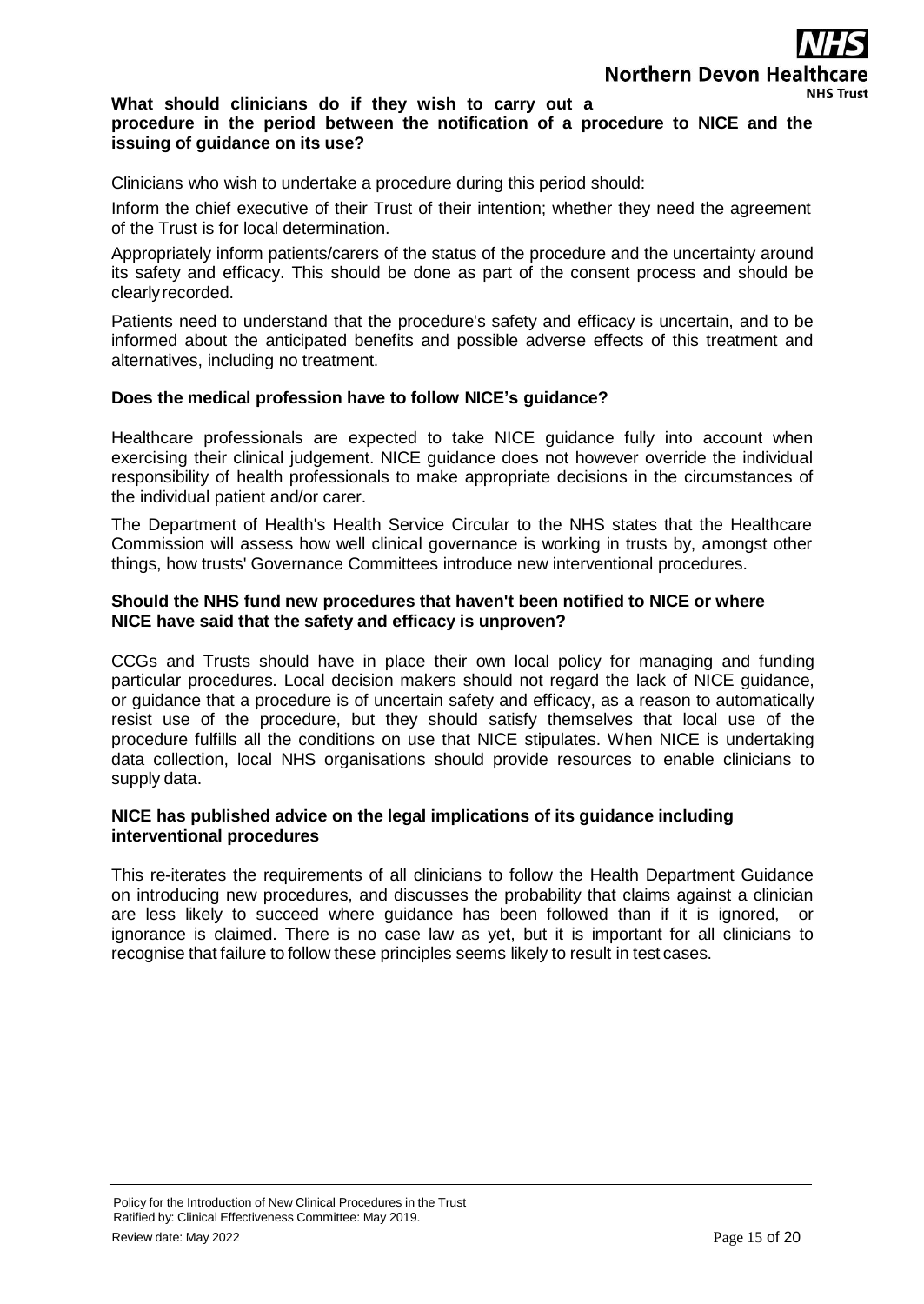## **Northern Devon Healthcare NHS Trust**

## <span id="page-15-0"></span>**APPENDIX 2: PROPOSAL FOR THE INTRODUCTION OF A NEW CLINICAL PROCEDURE OR TECHNIQUE**

Email or post to your Associate Medical Director or Divisional Nurse as appropriate. Copies of all applications should go to the Head *of Governance.*

| <b>Section 1 - Submitting Clinician</b>                                                                                                                                                                                                            |          |
|----------------------------------------------------------------------------------------------------------------------------------------------------------------------------------------------------------------------------------------------------|----------|
| Name                                                                                                                                                                                                                                               |          |
| <b>Status</b>                                                                                                                                                                                                                                      |          |
| Specialty                                                                                                                                                                                                                                          |          |
| <b>Section 2 - New Procedure/Technique</b>                                                                                                                                                                                                         |          |
| a) Name of procedure (and any alternative names)                                                                                                                                                                                                   |          |
| b) Entirely new procedure, new to Trust, or new to you                                                                                                                                                                                             |          |
| c) NICE listed or approved?                                                                                                                                                                                                                        |          |
| d) Similar to, or different from, established procedure                                                                                                                                                                                            |          |
| e) Which existing procedure/s might it replace?                                                                                                                                                                                                    |          |
| f) Brief description of what is involved in the procedure                                                                                                                                                                                          |          |
| Section 3 - Clinicians involved                                                                                                                                                                                                                    |          |
| a) Individual names/job titles of clinicians proposed                                                                                                                                                                                              |          |
| b) Is training required (how will it be obtained)?                                                                                                                                                                                                 |          |
| c) Is competence assured (how is it confirmed)?                                                                                                                                                                                                    |          |
| <b>Section 4 - Patients</b>                                                                                                                                                                                                                        |          |
| a) Which patients are likely to benefit?                                                                                                                                                                                                           |          |
| b) The clinical indications for its use                                                                                                                                                                                                            |          |
| c) Reason for introducing this particular intervention?                                                                                                                                                                                            |          |
| d) What are the intended health benefits?                                                                                                                                                                                                          |          |
| e) Possible adverse effects (and level of risk?)?                                                                                                                                                                                                  |          |
| f) Can you estimate numbers/potential impact on NHS?                                                                                                                                                                                               |          |
| Section 5 - Evidence base                                                                                                                                                                                                                          |          |
| a) Is this procedure in use elsewhere?                                                                                                                                                                                                             |          |
| b) Details of conference proceedings/communications                                                                                                                                                                                                |          |
| c) Details of peer reviewed papers                                                                                                                                                                                                                 |          |
| <b>Section 6 - Surveillance</b>                                                                                                                                                                                                                    |          |
| a) Is the procedure part of a clinical trial?                                                                                                                                                                                                      |          |
| b) How will it be audited?                                                                                                                                                                                                                         |          |
| c) What patient information will be provided?                                                                                                                                                                                                      |          |
| d) Confirm patients will be told status of new procedure                                                                                                                                                                                           |          |
| e) Confirm adverse events will be incident reported                                                                                                                                                                                                |          |
| f) Confirm NICE is aware of procedure/personnel                                                                                                                                                                                                    |          |
| <b>Section 7 - Resources</b>                                                                                                                                                                                                                       |          |
| a) Any financial benefits/implications have been<br>considered for the proposed procedure/treatment,<br>compared with the existing alternatives and approval<br>for funding has been obtained from the<br>commissioners (CCG or NHSE) if required. | Yes / No |
| b) What are the cost implications (capital/revenue)?                                                                                                                                                                                               |          |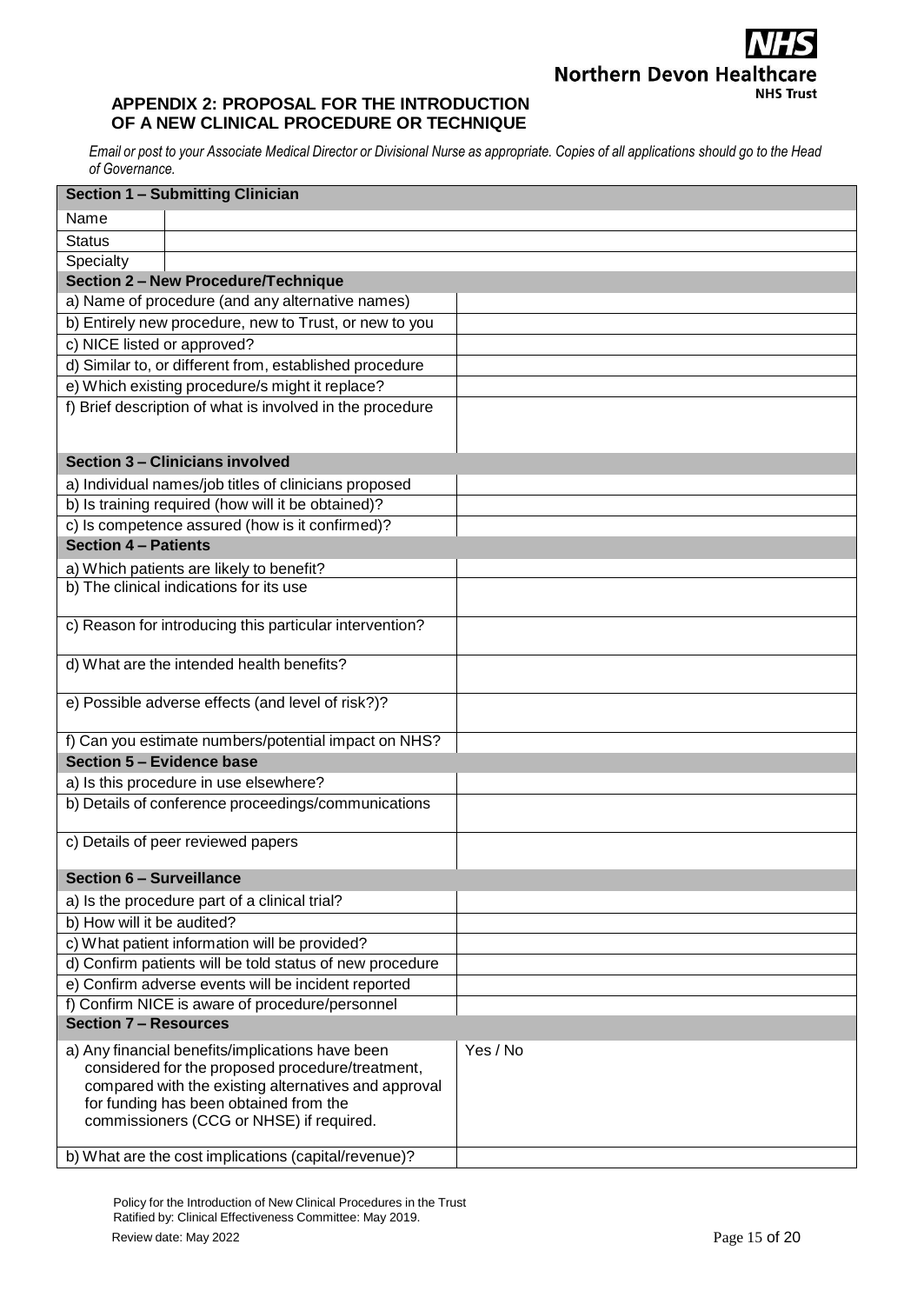

| c) How will costs be met?                           |                      |
|-----------------------------------------------------|----------------------|
|                                                     |                      |
| d) Do devices comply with EC standards?             |                      |
| e) Are devices certified for this use?              |                      |
| f) Is a commercial organisation involved?           |                      |
| <b>Section 8 - Probity</b>                          |                      |
| a) Could there be any commercial interests?         |                      |
| b) Could there be any intellectual rights?          |                      |
| c) Could there be any conflicts of interest?        |                      |
| Section 9 - Impact on other services                |                      |
| a) Could there be any impact on other services i.e. | Yes/No               |
| pharmacy, radiology, pathology etc?                 | Service(s) affected: |
|                                                     |                      |
| b) Has this been assessed and agreed with those     | Agreed by:           |
| services?                                           |                      |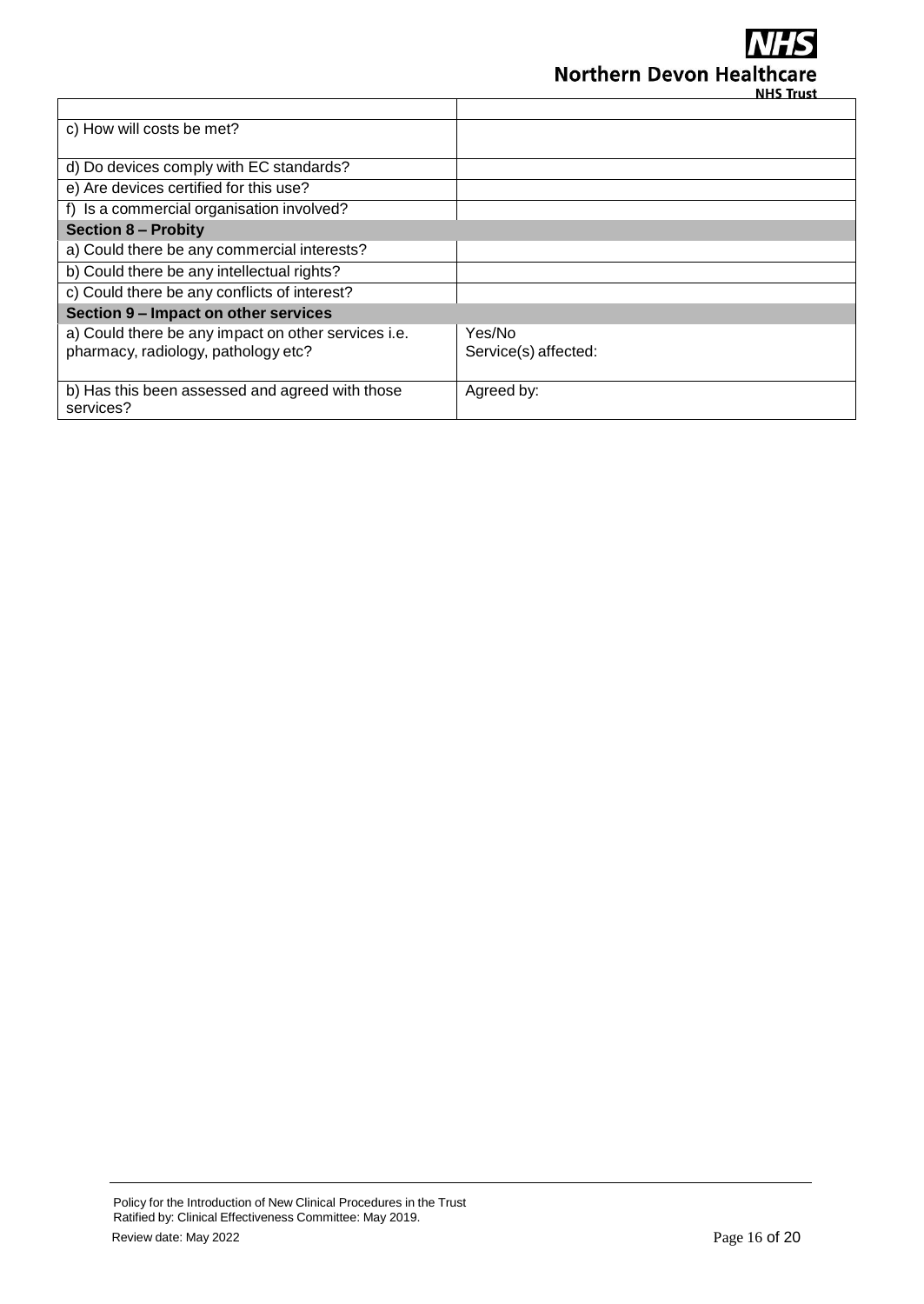## <span id="page-17-0"></span>**APPENDIX 3: APPROVAL FOR THE INTRODUCTION OF A NEW CLINICAL PROCEDURE OR TECHNIQUE**

| Section 1 - Submitting Clinician (from submission)                                          |     |   |           |                                                       |
|---------------------------------------------------------------------------------------------|-----|---|-----------|-------------------------------------------------------|
| Name                                                                                        |     |   |           |                                                       |
| <b>Status</b>                                                                               |     |   |           |                                                       |
| Specialty                                                                                   |     |   |           |                                                       |
| <b>Division</b>                                                                             |     |   |           |                                                       |
|                                                                                             |     |   |           | Section 2 - New Procedure/Technique (from submission) |
| a) Name of procedure<br>(and any alternative names)                                         |     |   |           |                                                       |
| <b>Section 9 - Approval</b>                                                                 |     |   |           |                                                       |
| To be completed for applications from Medical Staff                                         |     |   |           |                                                       |
| <b>Associate Medical Director</b><br><b>Approval Granted?</b><br>If no, please state reason | Yes | 0 | <b>No</b> | $\Box$                                                |
| Signature:                                                                                  |     |   |           | Date:                                                 |
| <b>Medical Director</b><br><b>Approval Granted?</b><br>If no, please state reason           | Yes | П | <b>No</b> | п                                                     |
| Signature:                                                                                  |     |   |           | Date:                                                 |
| To be completed for applications from non-medical clinical staff                            |     |   |           |                                                       |
| <b>Chief Nurse</b><br><b>Approval Granted?</b><br>If no, please state reason                | Yes | 0 | No.       | □                                                     |
| Signature:                                                                                  |     |   |           | Date:                                                 |
| To be completed for all applications                                                        |     |   |           |                                                       |
| <b>Divisional Director</b><br><b>Approval Granted?</b>                                      | Yes | 0 | <b>No</b> | □                                                     |
| If no, please state reason<br>Signature:                                                    |     |   |           | Date:                                                 |
| <b>Comments</b>                                                                             |     |   |           |                                                       |
|                                                                                             |     |   |           |                                                       |
|                                                                                             |     |   |           |                                                       |
|                                                                                             |     |   |           |                                                       |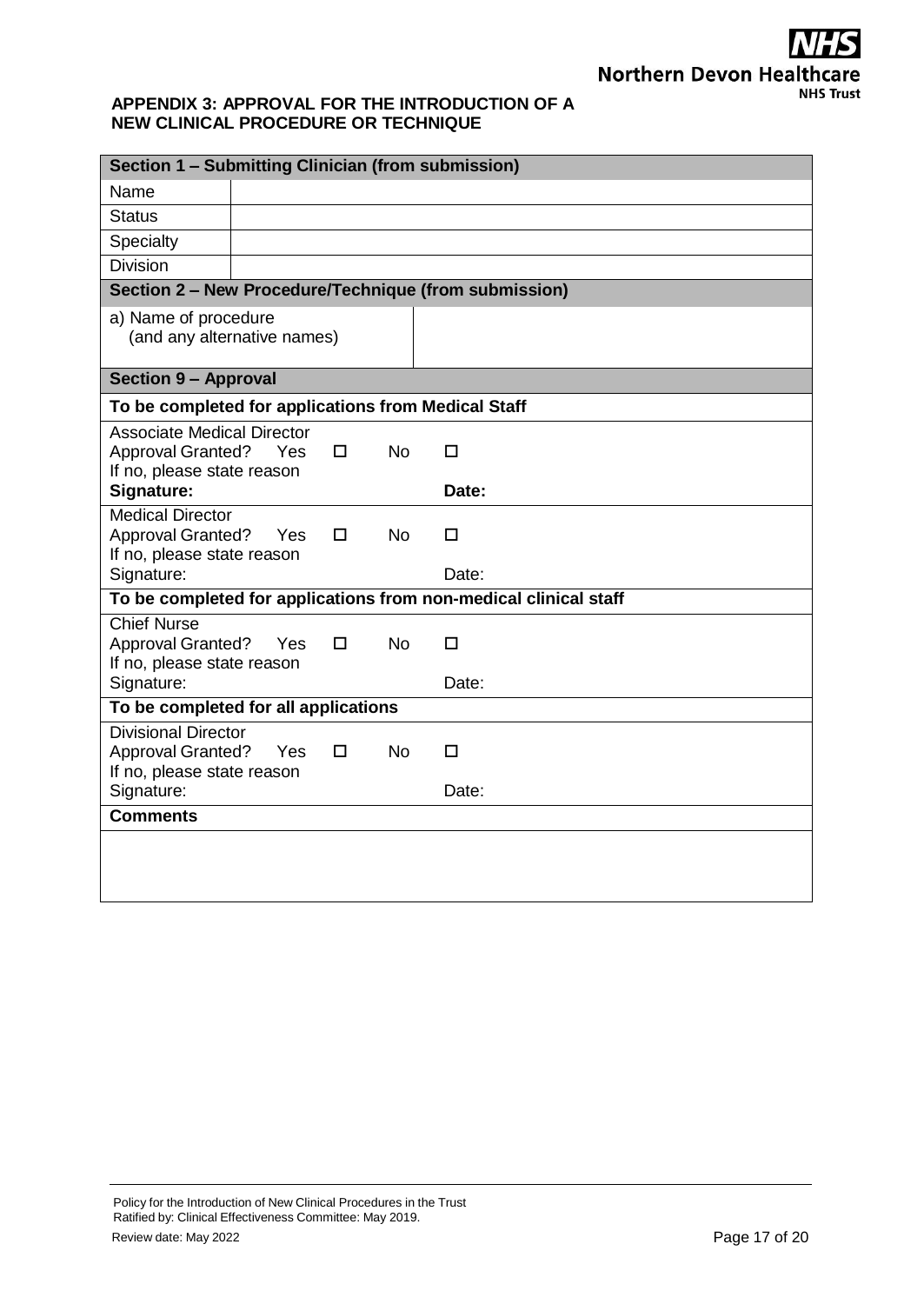## **Northern Devon Heal NHS Trust**

### <span id="page-18-0"></span>**APPENDIX 4: RAPID IMPACT ASSESSMENT SCREENING FORM**

### **RAPID IMPACT ASSESSMENT SCREENING FORM**

| Name of procedural document                   | Policy for the Introduction of New Clinical |  |
|-----------------------------------------------|---------------------------------------------|--|
|                                               | Procedures in the Trust                     |  |
| <b>Directorate and Service Area</b>           | <b>Patient Governance and Legal</b>         |  |
|                                               | Services/Corporate Governance               |  |
| Name, job title and contact details of person | <b>Head of Governance</b>                   |  |
| completing the assessment                     |                                             |  |
| Date:                                         |                                             |  |

### **EXECUTIVE SUMMARY**

This section summarises:

o the impacts identified foraction

- o mitigatingaction
- o the likely severity of the impact as a result of that action("result").

| mnoot                               | $\sim$ $\sim$ $\sim$<br>ACHON | esult? |
|-------------------------------------|-------------------------------|--------|
| .<br><b>None</b><br>entified<br>. . |                               |        |

### **1. What is the main purpose of this policy / plan /service?**

This policy sets out the process for the introduction of all interventional techniques that are new to the Trust. Its scope includes the processes involved in the development of a new interventional technique, with particular emphasis on clinical governance, including initial training requirements and assessment of competence.

Its overall purpose is to permit timely introduction of innovative techniques whilst safeguarding patients against unacceptable risk and ensuring responsible use of available resources.

**2. Who does it affect?** Please tick as appropriate.

Carers  $\Box$  Staff  $\boxtimes$  Patients  $\boxtimes$  Other (please specify)

**3. What impact is it likely to have on different sections of the community / workforce, considering the "protected characteristics" below?**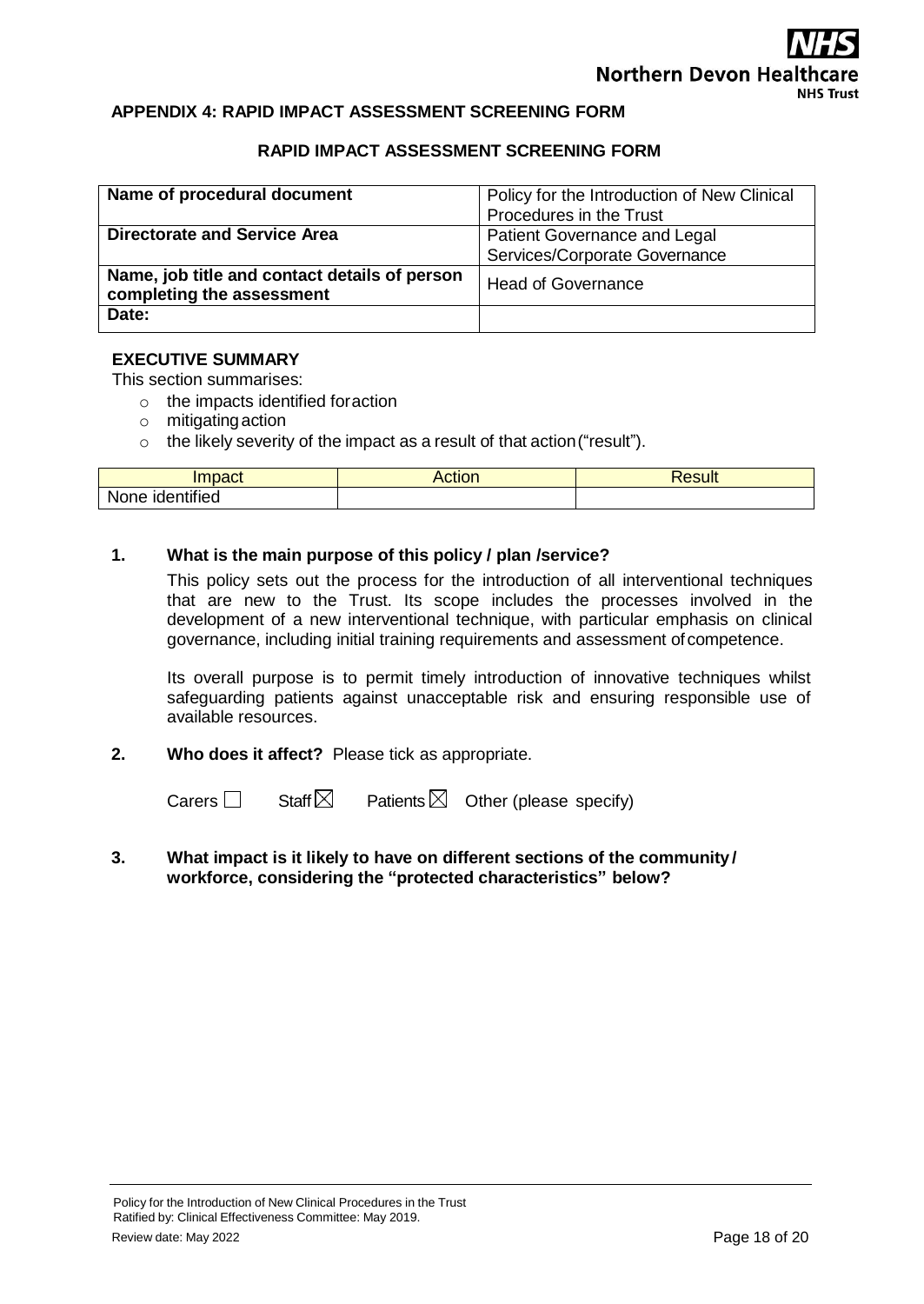**Northern Devon Healthcare NHS Trust** 

### **Please insert a tick in the appropriate box** √

| Protected<br><b>Characteristics</b>                                 | Positive<br>impact -- it<br>could benefit | Negative<br>impact -- it<br>treats them<br>less<br>favourably or<br>could do | Negative impact --<br>they could find it<br>harder than others to<br>benefit from it or they<br>could be<br>disadvantaged by it | Non-impact-<br>missed<br>opportunities<br>to promote<br>equality | Neutral --<br>unlikely to<br>have a<br>specific effect |
|---------------------------------------------------------------------|-------------------------------------------|------------------------------------------------------------------------------|---------------------------------------------------------------------------------------------------------------------------------|------------------------------------------------------------------|--------------------------------------------------------|
| Age                                                                 |                                           |                                                                              |                                                                                                                                 |                                                                  | $\times$                                               |
| <b>Disability</b>                                                   |                                           |                                                                              |                                                                                                                                 |                                                                  | $\times$                                               |
| Sex<br>including<br>Transgender and<br><b>Pregnancy / Maternity</b> |                                           |                                                                              |                                                                                                                                 |                                                                  | $\times$                                               |
| Race                                                                |                                           |                                                                              |                                                                                                                                 |                                                                  | $\times$                                               |
| Religion / belief                                                   |                                           |                                                                              |                                                                                                                                 |                                                                  | $\times$                                               |
| Sexual orientation<br>including<br>Marriage / Civil<br>Partnership  |                                           |                                                                              |                                                                                                                                 |                                                                  | $\times$                                               |

In identifying the impact of your policy across these characteristics, please consider the following issues:

- **Fairness -** Does it treat everyone justly?
- **Respect -** Does it respect everyone as a person?
- **Equality -** Does it give everyone an equal chance to get whatever itis offering?
- **Dignity -** Does it treat everyone with dignity?
- **Autonomy -** Does it recognise everyone's freedom to make decisions for themselves?

If you have any negative impacts, you will need to progress to a full impact assessment.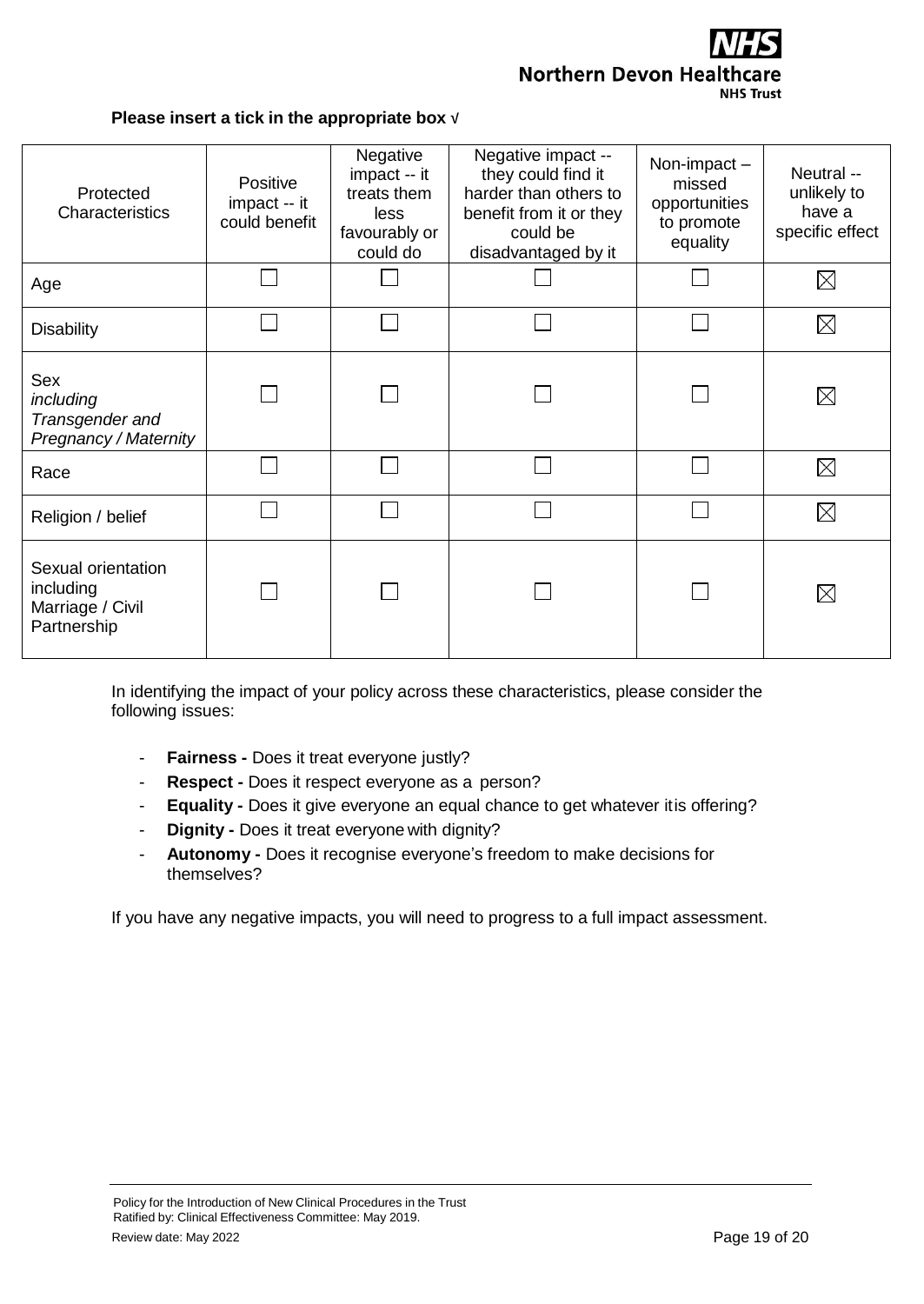*In sections 4 and 5, please copy and repeat the tables below, for each "protected characteristic" considered. Alternatively, you can use one table for more than one "protected characteristic", if the outcomes are similar.*

## **4. If you have identified any positive impacts (see above), what will you do to make the most of them?**

| "Protected characteristic"<br>affected:                                          |                                 |                                   |
|----------------------------------------------------------------------------------|---------------------------------|-----------------------------------|
| <b>Issue</b>                                                                     |                                 |                                   |
| Who did you ask to<br>understand the issues or<br>whose work did you look<br>at? | What did you find out<br>about? | What did you learn or<br>confirm? |
|                                                                                  |                                 |                                   |
| Action as a result of above                                                      |                                 |                                   |
| Action                                                                           | By who?                         | When?                             |
|                                                                                  |                                 |                                   |

## **5. If you have identified any missed opportunities ("non-impacts"), what will you do to take up any opportunities topromote equality?**

| "Protected characteristic"<br>affected:                                          |                                 |                                   |
|----------------------------------------------------------------------------------|---------------------------------|-----------------------------------|
| <b>Issue</b>                                                                     |                                 |                                   |
| Who did you ask to<br>understand the issues or<br>whose work did you look<br>at? | What did you find out<br>about? | What did you learn or<br>confirm? |
|                                                                                  |                                 |                                   |
| Action as a result of above                                                      |                                 |                                   |
| Action                                                                           | By who?                         | When?                             |
|                                                                                  |                                 |                                   |

## **6. If you have a identified a neutral impact, show who you have consulted or asked to confirm that this is the case, in the table below:**

Who did you ask or consult to confirm your neutral impacts? (Please list groups or individuals below. These may be internal or external and should include the groups approving the policy.) **Equality and Diversity Manager**

If you need help with any aspect of this assessment, please contact: TonyWilliams Equality and Diversity Lead for staff [Linsey.clements@nhs.net](mailto:Linsey.clements@nhs.net)

## **Please note:**

This impact assessment needs to be sent, with the policy, to the Equality & Diversity Lead at the following stages: as part of consultation, prior to final ratification of the policy and when final ratification has been given.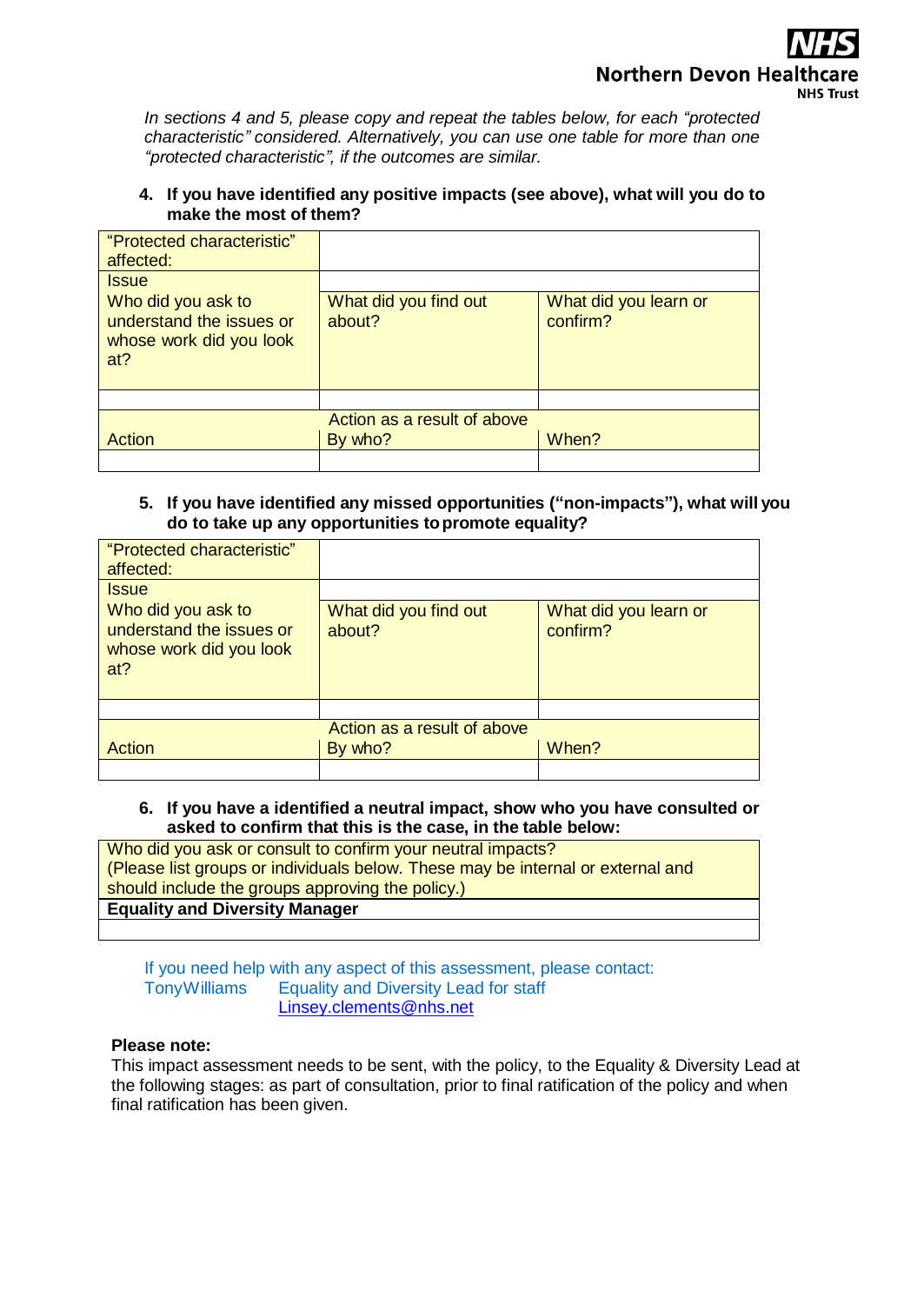

## **BRIEFING SHEET FOR MANAGERS**

**Name of Procedural Document**: Policy on the Introduction of New Clinical Procedures in the Trust

### **1. Overview of the policyetc**.

- 1.1 The policy sets out the process for the introduction of all interventional techniques that are new to the Trust. Its scope includes the processes involved in the development of a new interventional technique, with particular emphasis on clinical governance, including initial training requirements and assessment ofcompetence.
- 1.2 Its overall purpose is to permit timely introduction of innovative techniques whilst safeguarding patients against unacceptable risk and ensuring responsible use of available resources.

### **2. Changes to existing document etc**.

2.1 Minor revisions to existing Policy i.e. update into new template, amendments to reflect revised job titles etc.

### **3. Specific issues to be raised with staff**

3.1 All staff involved in the introduction of new techniques should read this policy and be aware of their role and responsibilities under section 4 of the Policy.

### **4. Manager and staff action**

4.1 Managers to cascade information to staff they have a responsibility for and whom the policyapplies.

## **5. Issues following Equality Impact Assessment (if any)**

5.1 None

### **6. Location of Hard / Electronic copy of the document etc.**

On Trust intranet – Policies – P – Policy on the Introduction of New Clinical Procedures in the Trust